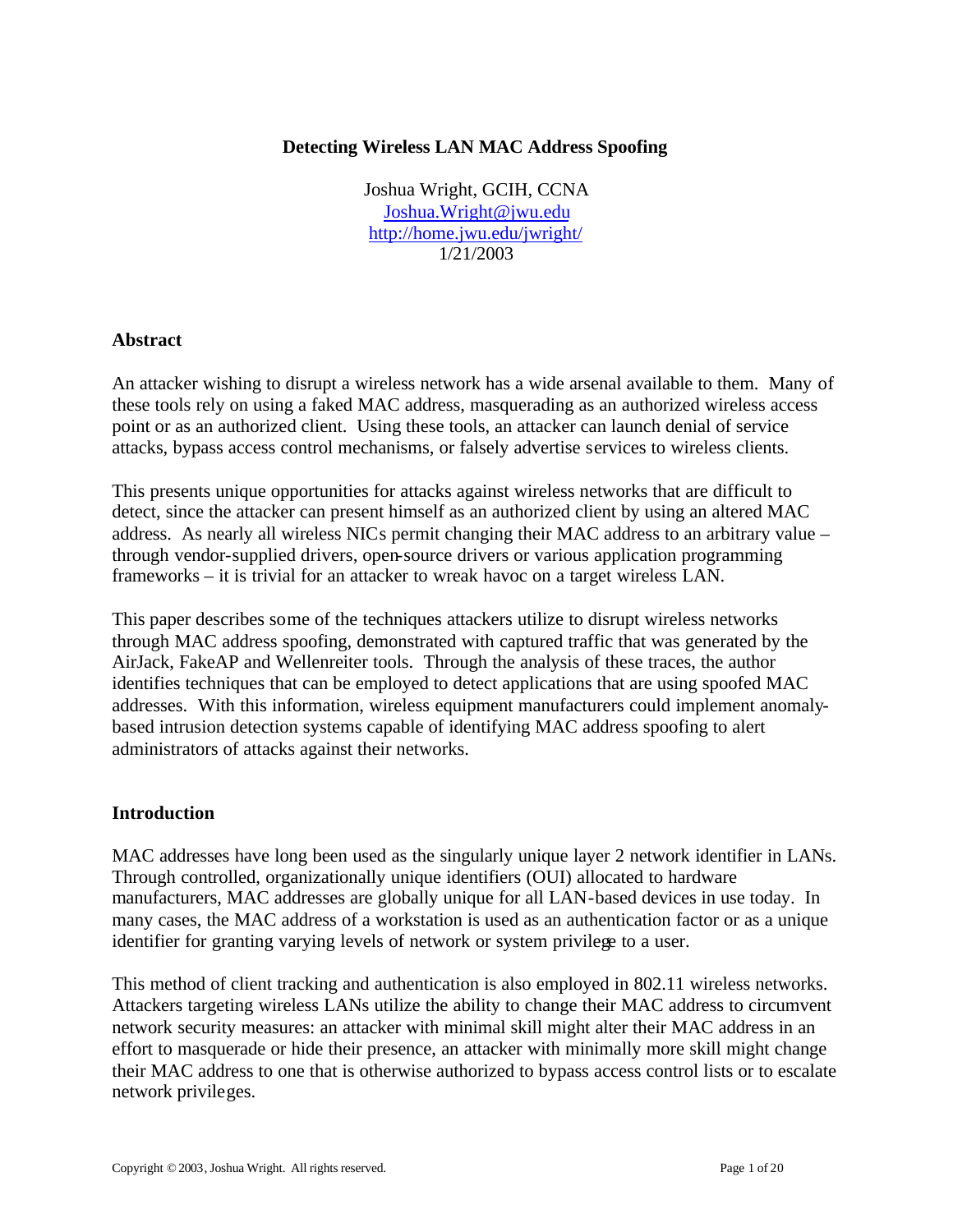In this paper, I demonstrate two methods of detecting wireless LAN (WLAN) MAC address spoofing. I also show how these methods can be used to detect the activity of devious WLAN attack tools.

# **Changing MAC Addresses**

The phrase "MAC address spoofing" in this context relates to an attacker altering the manufacturer-assigned MAC address to any other value. This is conceptually different than traditional IP address spoofing where an attacker sends data from an arbitrary source address and does not expect to see a response to their actual source IP address. MAC address spoofing might be more accurately described as MAC address "impersonating" or "masquerading" since the attacker is not crafting data with a different source than is their transmitting address. When an attacker changes their MAC address they continue to utilize the wireless card for its intended layer 2 transport purpose, transmitting and receiving from the same source MAC.

Nearly all 802.11 cards in use permit their MAC addresses to be altered, often with full support and drivers from the manufacturer. Using Linux open-source drivers, a user can change their MAC address with the ifconfig tool, or with a short C program calling the ioctl() function with the SIOCSIFHWADDR flag. Windows users are commonly permitted to change their MAC address by selecting the properties of their network card drivers in the network control panel applet.

An attacker may choose to alter their MAC address for several reasons, including obfuscating their presence on a network, to bypass access control lists, or to impersonate an alreadyauthenticated user. Each are explained in greater detail as follows:

*Obfuscating network presence*: An attacker might choose to change their MAC address in an attempt to evade network intrusion detection systems (NIDS). A common example is an attacker executing a brute-force attack script with a random MAC address for each successive connection attempt. Such an attack would go undetected by network activity analysis applications such as NetFlow that report upper-layer network activity or large quantities of traffic from a single source address.

*Bypassing access control lists*: Used as a basic form of access control on WLANs, administrators typically have the option to configure access points or neighboring routers to permit only registered MAC addresses to communicate on the network. An attacker could circumvent this form of access control by passively monitoring the network and generate a list of MAC addresses that are authorized to communicate. With the list of authorized MAC addresses in hand, an attacker is free to set their MAC address to any of the authorized addresses, bypassing the intended security mechanism.

*Authenticated user impersonation*: Certain hardware WLAN security authentication devices rely on matching user authentication credentials to the source MAC address of a client. After a user has successfully authenticated, the security gateway permits traffic based on a dynamic list of authorized MAC addresses. An attacker wishing to circumvent the security of the device only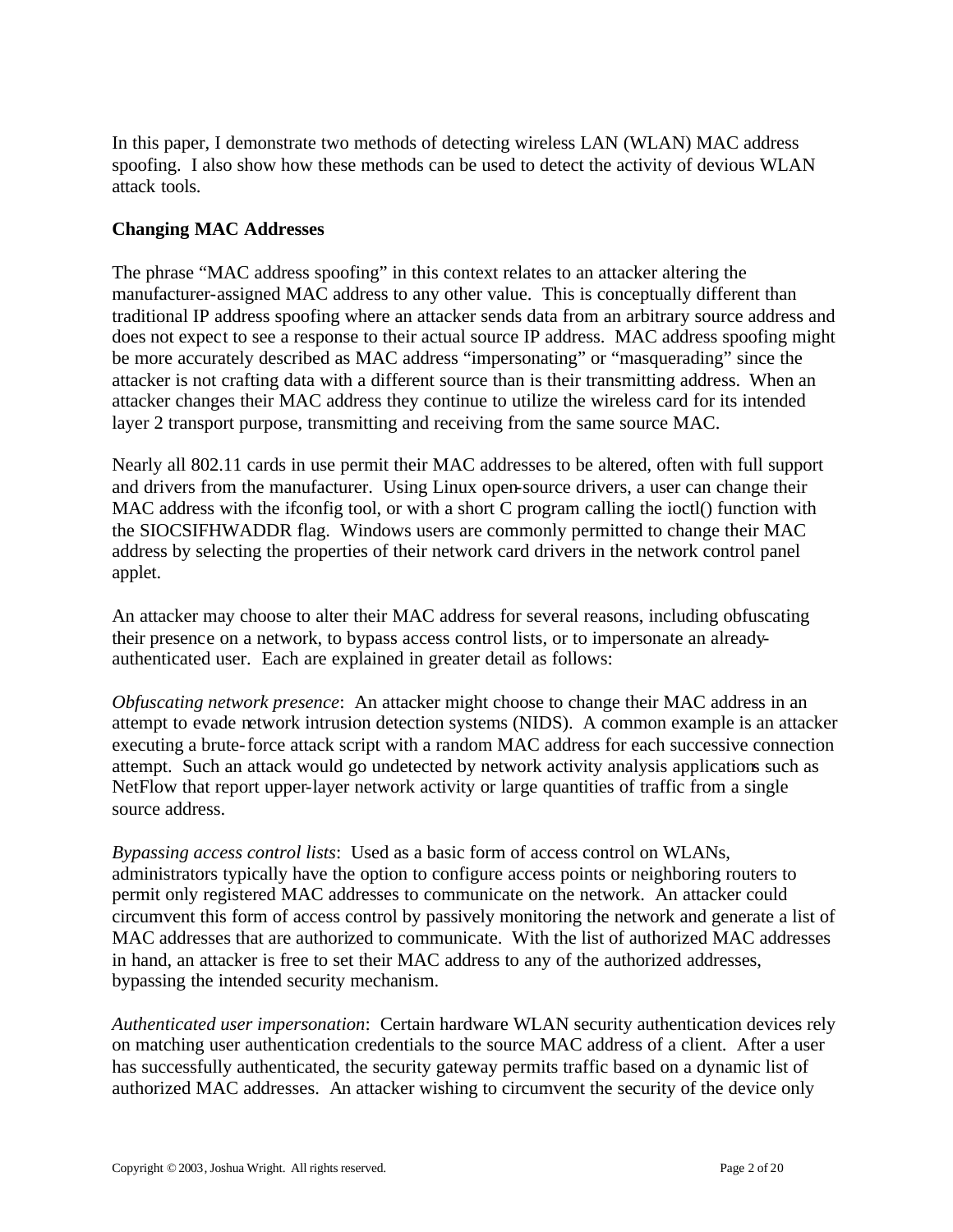needs to monitor network activity for an authorized client MAC address and then alter their MAC address to match the authenticated client before communicating on the network.

# **Detecting Anomalous MAC Addresses**

A hardware manufacturer wishing to produce network cards needs to obtain a three-byte organizationally unique identifier from the Institute of Electrical and Electronics Engineers to be used as a prefix for the MAC addresses of their products. This identify string permits a manufacturer to maintain their own allocation procedure for MAC addresses, ensuring they are globally unique. At this time, the IEEE has allocated 6,278 prefixes to various organizations (IEEE, 2002).

The IEEE makes the list of prefix allocations and the assigned company information available to the public, largely for users to match a piece of equipment with a MAC address to its manufacturer. We can use this list to evaluate all source MAC addresses on the network to determine if the prefix is allocated by the IEEE. MAC addresses that appear on the network using a prefix as yet unallocated by the IEEE can be flagged as anomalous activity.

## Identifying Wellenreiter

When trying to obfuscate their presence on a network, an attacker will typically generate and utilize a random MAC address before sending traffic. This is demonstrated in Wellenreiter, a wireless LAN discovery application that uses a procedure to brute-force the SSID of an access point. The following Perl extract is taken from Wellenreiter v1.6:

```
# comments by Joshua Wright
sub build_a_fakemac
{
        my $fakemac;
        # Perform 4 iterations of the following statements. This is actually a bug, should
        # be 5 iterations to generate a 40-bit value. This procedure will consistently
        # generate MAC addresses that ifconfig will pad with a trailing hex 40.
       for (my $i = 0;$i < 4;$i++)
\{ # $temp contains a random hex value between 0 and 255
                      my $temp = sprintf "x", int(rand(255));
                       if (length($temp) == 1)
\{ # prepend single-digit values with a leading zero
                      $temp = '0' . $temp;<br>}
 }
                              # append the hex value in $temp to the generated MAC address 
                              $fakemac = $fakemac . $temp;
 }
        # prepend a leading 00 to the generated MAC address to avoid conflict with reserved or
        # multicast/broadcast MAC addresses
        $fakemac = '00' . $fakemac;
        return ($fakemac);
}
```
In this example, Wellenreiter generates 4 random values between "0x00" and "0xFF" and then prepends a leading value of "0x00" to avoid generating MAC addresses that conflict with reserved and multicast space. After generating a random MAC address, Wellenreiter uses the Linux "ifconfig" tool to set the MAC address before trying to associate with the target access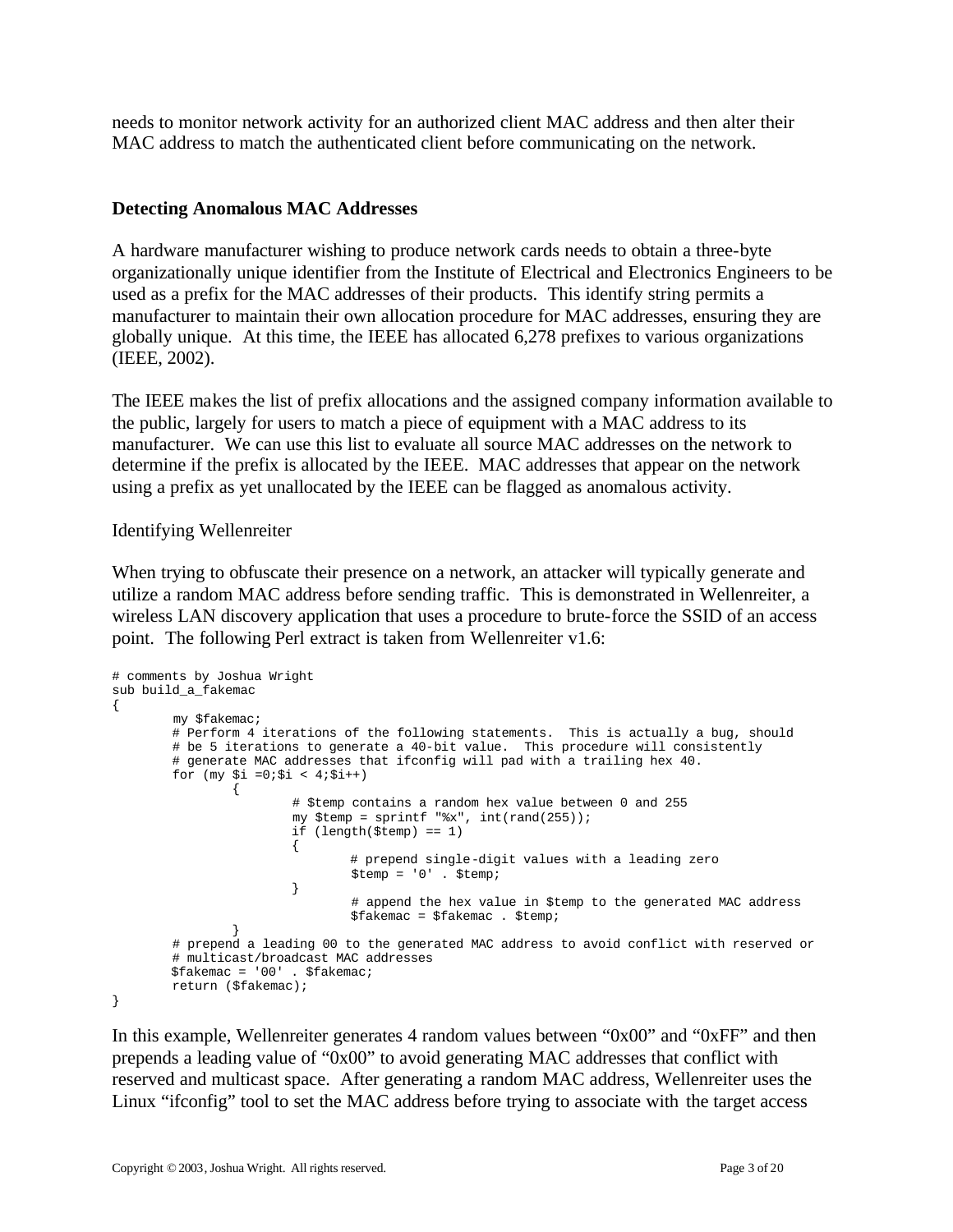point. A trace of Wellenreiter v1.6 traffic attempting to brute-force the ESSID of an access point appears as follows:

tecra:~ \$ tethereal –r wellenreiter.dmp –n –R "wlan.fc eq 0x0040" 167 16.117154 00:03:b7:47:e2:40 -> ff:ff:ff:ff:ff:ff IEEE 802.11 Probe Request 168 16.133680 00:03:b7:47:e2:40 -> ff:ff:ff:ff:ff:ff IEEE 802.11 Probe Request 171 16.239248 00:84:b9:5a:ce:40 -> ff:ff:ff:ff:ff:ff IEEE 802.11 Probe Request 177 16.504359 00:84:b9:5a:ce:40 -> ff:ff:ff:ff:ff:ff IEEE 802.11 Probe Request 178 16.538390 00:0e:ef:e0:3d:40 -> ff:ff:ff:ff:ff:ff IEEE 802.11 Probe Request 183 16.885264 00:0e:ef:e0:3d:40 -> ff:ff:ff:ff:ff:ff IEEE 802.11 Probe Request 185 16.918787 00:a6:8b:cd:f1:40 -> ff:ff:ff:ff:ff:ff IEEE 802.11 Probe Request 191 17.270278 00:a6:8b:cd:f1:40 -> ff:ff:ff:ff:ff:ff IEEE 802.11 Probe Request 192 17.303924 00:8a:7c:29:56:40 -> ff:ff:ff:ff:ff:ff IEEE 802.11 Probe Request 198 17.653241 00:8a:7c:29:56:40 -> ff:ff:ff:ff:ff:ff IEEE 802.11 Probe Request 199 17.674149 00:df:f7:a1:8a:40 -> ff:ff:ff:ff:ff:ff IEEE 802.11 Probe Request 206 18.041326 00:df:f7:a1:8a:40 -> ff:ff:ff:ff:ff:ff IEEE 802.11 Probe Request tecra:~ \$

In this example every second probe request frame appears to be coming from a different MAC address, all destined to the broadcast address. If we compare the MAC address prefixes to the allocated OUI listing by the IEEE we discover that only one of the five MAC prefixes is listed as being allocated by the IEEE.

Armed with this information, we can detect anomalous MAC addresses based on their prefix information. With a current list of allocated OUIs from the IEEE, we can monitor network activity and identify the OUIs for MAC addresses that are not presently allocated. To demonstrate this detection method, I have written a short Perl program called maidwts (MAC Addresses I Don't Want To See, Appendix A). This tool uses the Net::Pcap CPAN module to capture raw 802.11 frames in RFMON mode and reports anomalous OUIs. The following output was captured using maidwts while attempting to brute-force the ESSID of an access point using Wellenreiter v1.6:

```
tecra:~ $ sudo iwpriv eth0 monitor 2 11
tecra:~ $ sudo perl maidwts.pl -a -i eth0 -f oui.txt
Reading list of OUI allocations from oui.txt .. Done.
Generating hash .. Done.
Capturing traffic ..
Alert: Unallocated OUI prefix for address 001c978ffe40
Alert: Unallocated OUI prefix for address 001c978ffe40
Alert: Unallocated OUI prefix for address 00c510269c40
Alert: Unallocated OUI prefix for address 00c510269c40
Alert: Unallocated OUI prefix for address 00c510269c40
Alert: Unallocated OUI prefix for address 0092cefcc740
Alert: Unallocated OUI prefix for address 0092cefcc740
Alert: Unallocated OUI prefix for address 0092cefcc740
Alert: Unallocated OUI prefix for address 0083f1701740
Alert: Unallocated OUI prefix for address 0083f1701740
Alert: Unallocated OUI prefix for address 0083f1701740
Alert: Unallocated OUI prefix for address 0068a59cc940
Alert: Unallocated OUI prefix for address 0068a59cc940
Alert: Unallocated OUI prefix for address 0068a59cc940
Alert: Unallocated OUI prefix for address 0036e7ca1640
Alert: Unallocated OUI prefix for address 0036e7ca1640
tecra:~ $
```
We can see that Wellenreiter generated numerous MAC prefixes that do not match the allocation list published by the IEEE. By monitoring this activity and comparing the OUIs to the allocation list, we can detect users who are using randomized MAC prefixes.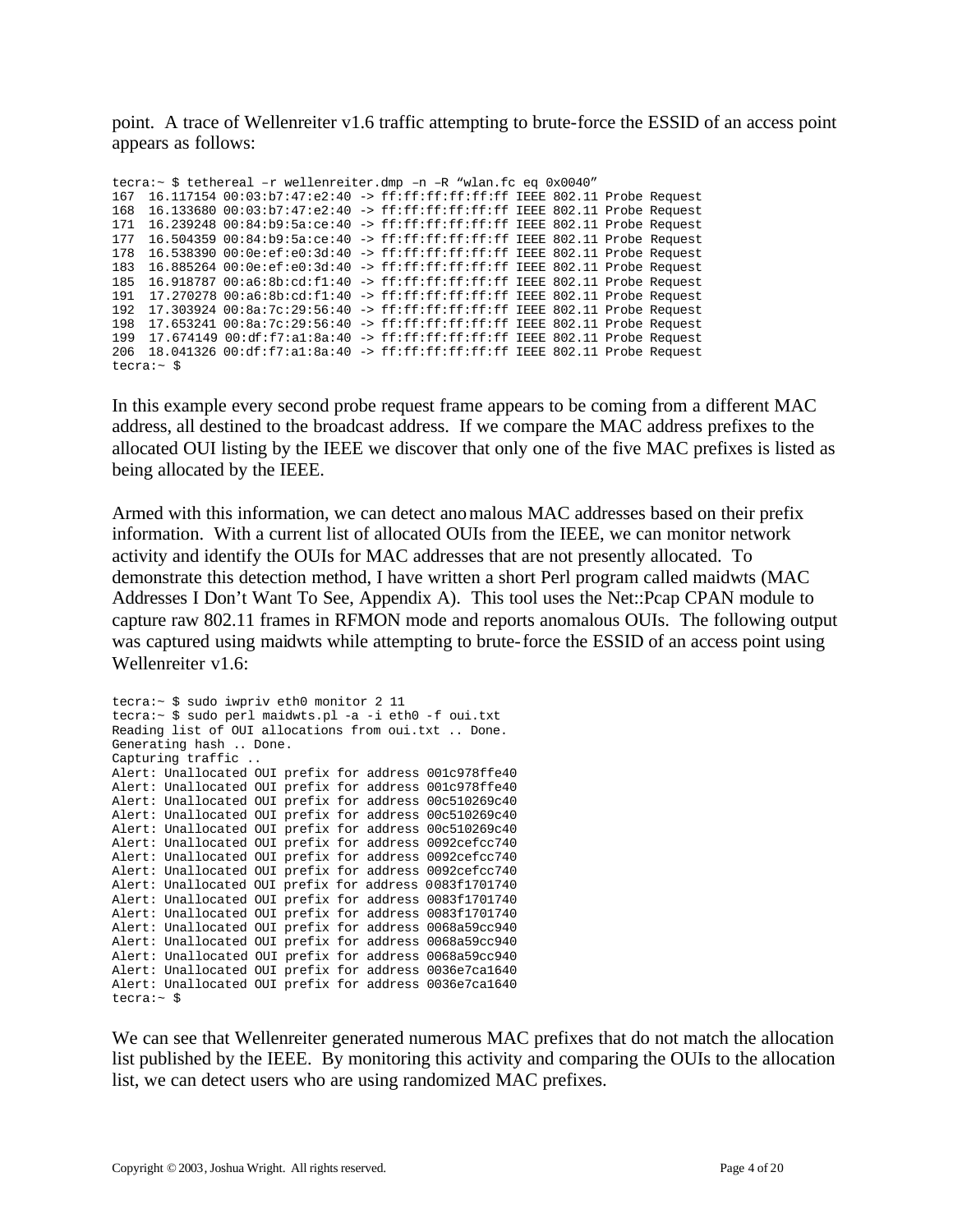Unfortunately, a crafty attacker can easily circumvent this detection technique. Since the list of allocated OUIs is publicly available, an attacker could modify their randomization procedure to build a hash of allocated prefixes and randomly select an allocated OUI, then append a random 24-bit value for the remaining three octets of the MAC address. This technique was first demonstrated in the FakeAP tool that generates multiple SSID beacon frames with varying MAC addresses, power output, and SSID values in an effort to fool network discovery applications into thinking they have discovered a plethora of wireless networks. Fortunately, we can detect the presence of FakeAP and other, more devious WLAN attack tools through WLAN sequence number analysis.

# **WLAN Sequence Number Analysis**

The MAC layer for 802.11 networks is significantly more complex than previous IEEE 802 designations. Design factors including the ability to ensure reliable transport in the presence of interference from an outside source and the ability to transparently roam between basic service sets (BSS) were goals of the IEEE committee that required new fields in the 802.11 frame headers. As part of the 802.11 specifications, the IEEE included a method to accommodate fragmentation for large management and data frames through the use of frame sequencing.

The IEEE dedicated two bytes of every 802.11 frame for sequence control fields: four bits for a fragment number and 12 bits for a sequence number. When management or data frames need to be fragmented they are transmitted in portions with a constant sequence number and incrementing fragment numbers for each portion of the packet. The receiving station reassembles all traffic with a constant sequence number in the sequence control field.

The sequence number field is a sequential counter that is incremented by one for each nonfragmented frame, starting at 0, modulo 4096. The fragment number is always zero unless the frame is a fragment of a larger packet. Figure 1 details the generic 802.11 frame header with an expanded sequence control field.



The sequence control field is similar to its upper-layer counterpart, the IP identification field. Unlike the IP identification field however, an attacker crafting custom 802.11 frames does not have the ability to set this parameter to an arbitrary value.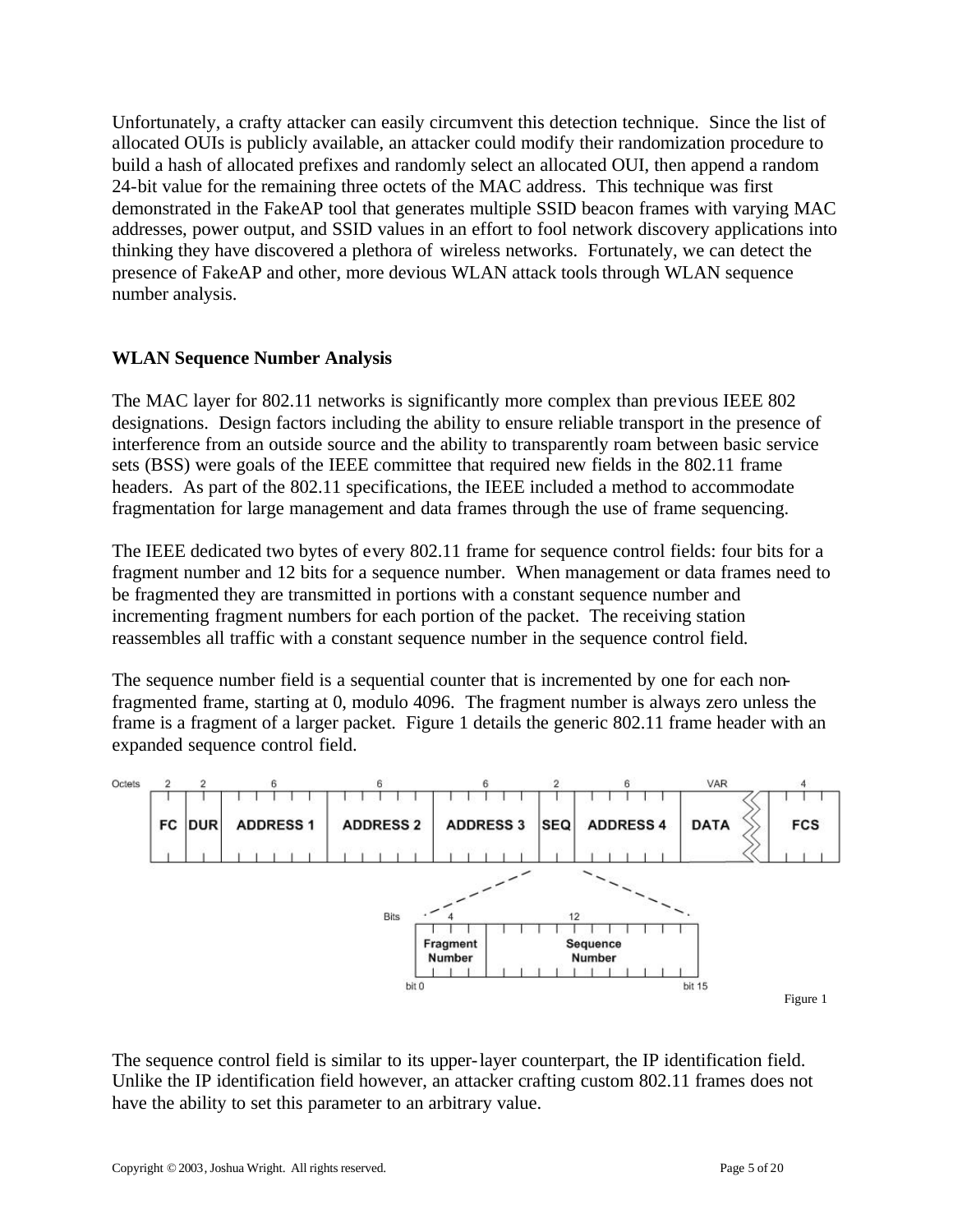Much of the activity in 802.11 attack tools has been focused around the Prism WLAN HostAP drivers (Malinen), with some preliminary work on a generic wireless packet injection framework by Mike Schiffman called LibRadiate (Schiffman). Both HostAP and LibRadiate utilize the features of Prism-based wireless cards to transmit management and control frames onto the wireless LAN, relying on proprietary card firmware to handle time-sensitive tasks like power management, beaconing, frame acknowledgement, and controlling sequence numbers in transmitted frames (Malinen).

Without the ability to control the firmware functionality of wireless cards, and without the source code to develop custom firmware, an attacker does not have the ability to alter the value of the sequence control field in the 802.11 header. By analyzing sequence number patterns, we can identify traffic that is using a spoofed MAC address without relying on the MAC OUI information. Since this is best explained through example, I will demonstrate how to use sequence number ana lysis to identify traffic generated by the FakeAP and AirJack tools, as well as how to detect MAC address spoofing intended to bypass MAC-based authentication systems.

## Identifying FakeAP

FakeAP is a Perl script that utilizes the HostAP client drivers and a dictionary word list to generate 802.11 beacon frames in an attempt to fool NetStumbler, Kismet and other wireless LAN discovery applications (FakeAP, 2002). In order to make the generated traffic appear valid, FakeAP supports changing transmit signal strength and MAC addresses for each unique SSID advertisement. The authors of FakeAP were resourceful in their MAC address generation code, using a list of allocated OUIs with three trailing random octets to generate a MAC address that will escape the anomalous MAC prefix detection method described above.

We can detect FakeAP activity by monitoring the sequence number value for sequential increments with changing source MAC address, BSSID and SSID values. In an environment with a dense deployment of wireless access points, we would typically see multiple beacon frames from varying source addresses containing different SSID names; using FakeAP, we will see similar activity as it cycles through its dictionary list of SSID values and random MAC address generation procedure. The firmware of the Prism wireless NIC will be indifferent to changing wireless parameters, however, maintaining a sequential order to the sequence number value.

The following packet capture was generated in a lab environment using FakeAP v0.3.1, with the output from tethereal trimmed for brevity:

tecra:~ \$ tethereal –r fakeap.dmp –n –R "wlan.fc eq 0x0080" IEEE 802.11 Type/Subtype: Beacon frame (8) Destination address: ff:ff:ff:ff:ff:ff (ff:ff:ff:ff:ff:ff) Source address: 00:02:b3:cb:28:64 (00:02:b3:cb:28:64) BSS Id: 00:02:b3:cb:28:64 (00:02:b3:cb:28:64) Fragment number: 0 Sequence number: 2055 IEEE 802.11 wireless LAN management frame Tagged parameters (22 bytes) Tag Number: 0 (SSID parameter set) Tag interpretation: macro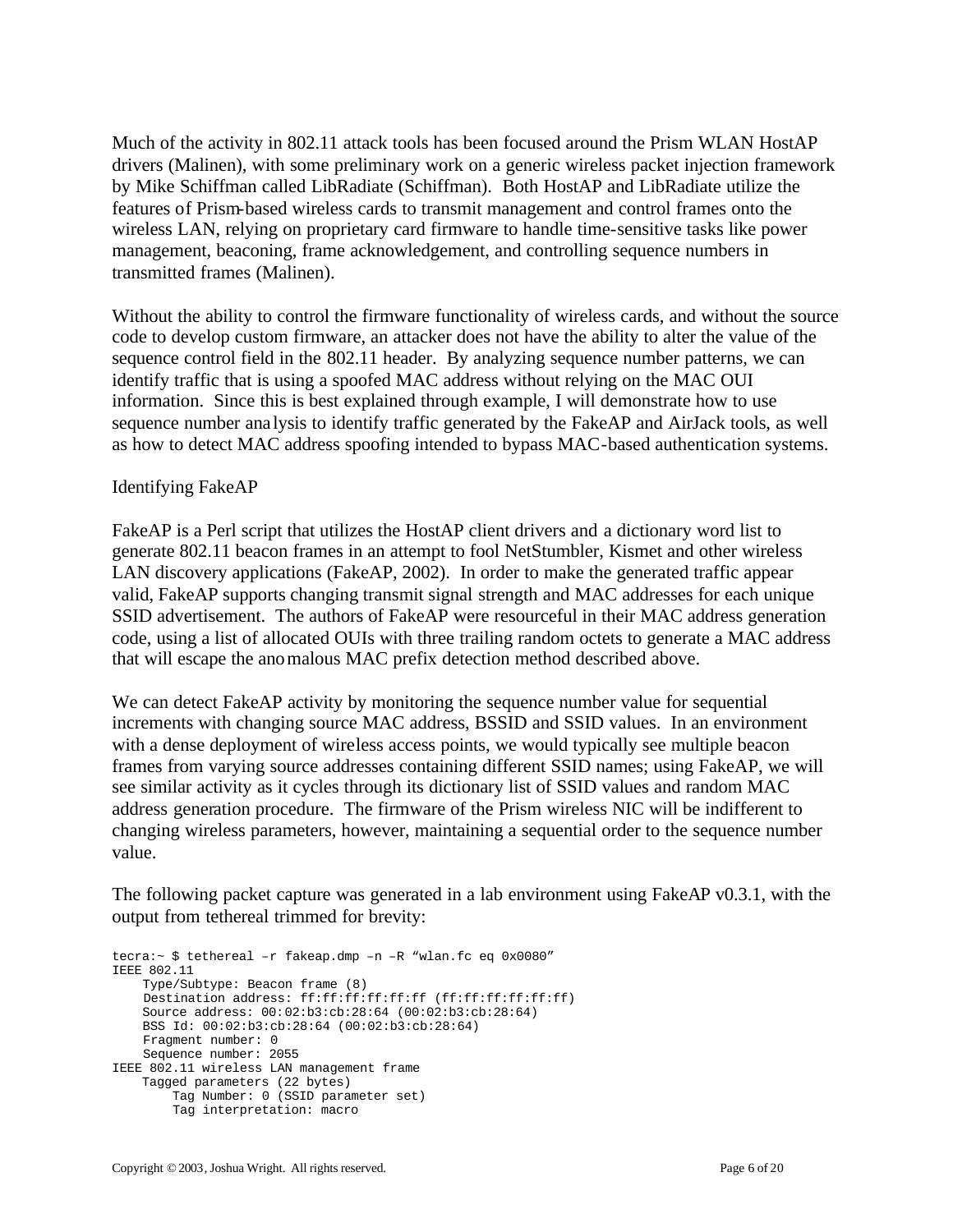```
IEEE 802.11
    Type/Subtype: Beacon frame (8)
     Destination address: ff:ff:ff:ff:ff:ff (ff:ff:ff:ff:ff:ff)
     Source address: 00:02:a5:a5:75:a5 (00:02:a5:a5:75:a5)
     BSS Id: 00:02:a5:a5:75:a5 (00:02:a5:a5:75:a5)
    Fragment number: 0
    Sequence number: 2056
IEEE 802.11 wireless LAN management frame
     Tagged parameters (26 bytes)
         Tag Number: 0 (SSID parameter set)
         Tag interpretation: breathing
IEEE 802.11
     Type/Subtype: Beacon frame (8)
     Destination address: ff:ff:ff:ff:ff:ff (ff:ff:ff:ff:ff:ff)
     Source address: 00:02:a5:a5:75:a5 (00:02:a5:a5:75:a5)
    BSS Id: 00:02:a5:a5:75:a5 (00:02:a5:a5:75:a5)
    Fragment number: 0
     Sequence number: 2057
IEEE 802.11 wireless LAN management frame
     Tagged parameters (26 bytes)
         Tag Number: 0 (SSID parameter set)
         Tag interpretation: breathing
IEEE 802.11
     Type/Subtype: Beacon frame (8)
    Destination address: ff:ff:ff:ff:ff:ff (ff:ff:ff:ff:ff:ff)
     Source address: 00:02:2d:7d:c5:5f (00:02:2d:7d:c5:5f)
    BSS Id: 00:02:2d:7d:c5:5f (00:02:2d:7d:c5:5f)
     Fragment number: 0
    Sequence number: 2058
IEEE 802.11 wireless LAN management frame
     Tagged parameters (29 bytes)
         Tag Number: 0 (SSID parameter set)
         Tag interpretation: intercession
tecra:~ $
```
In this example we see unique source MAC addresses, BSSIDs and SSIDs that would normally appear as traffic generated by multiple WLAN access points. If we examine the sequence number parameter, however, we see a sequential pattern that indicates that this traffic is being generated by a single host and not multiple access points.

While it may be useful to detect the presence of tools such as FakeAP, we can also use sequence number analysis to identify traffic that uses spoofed MAC addresses to bypass security mechanisms or to perform denial-of-service attacks against a target WLAN.

## Identifying AirJack

AirJack is a suite of tools that is designed as a proof-of-concept to establish layer 1 man-in-themiddle attacks against 802.11 networks (AirJack, 2002). Included in this toolset is "wlan-jack", a tool to perform a denial-of-service attack against users on a target wireless network; it works by sending spoofed deauthenticate frames to a broadcast address, purportedly from the network access point's MAC address.

Using the wlan-jack tool is simple; an attacker only has to be in range of the clients on the wireless network to be effective. This tool works because the clients that receive the deauthenticate frames believe they have been sent from the access point they are currently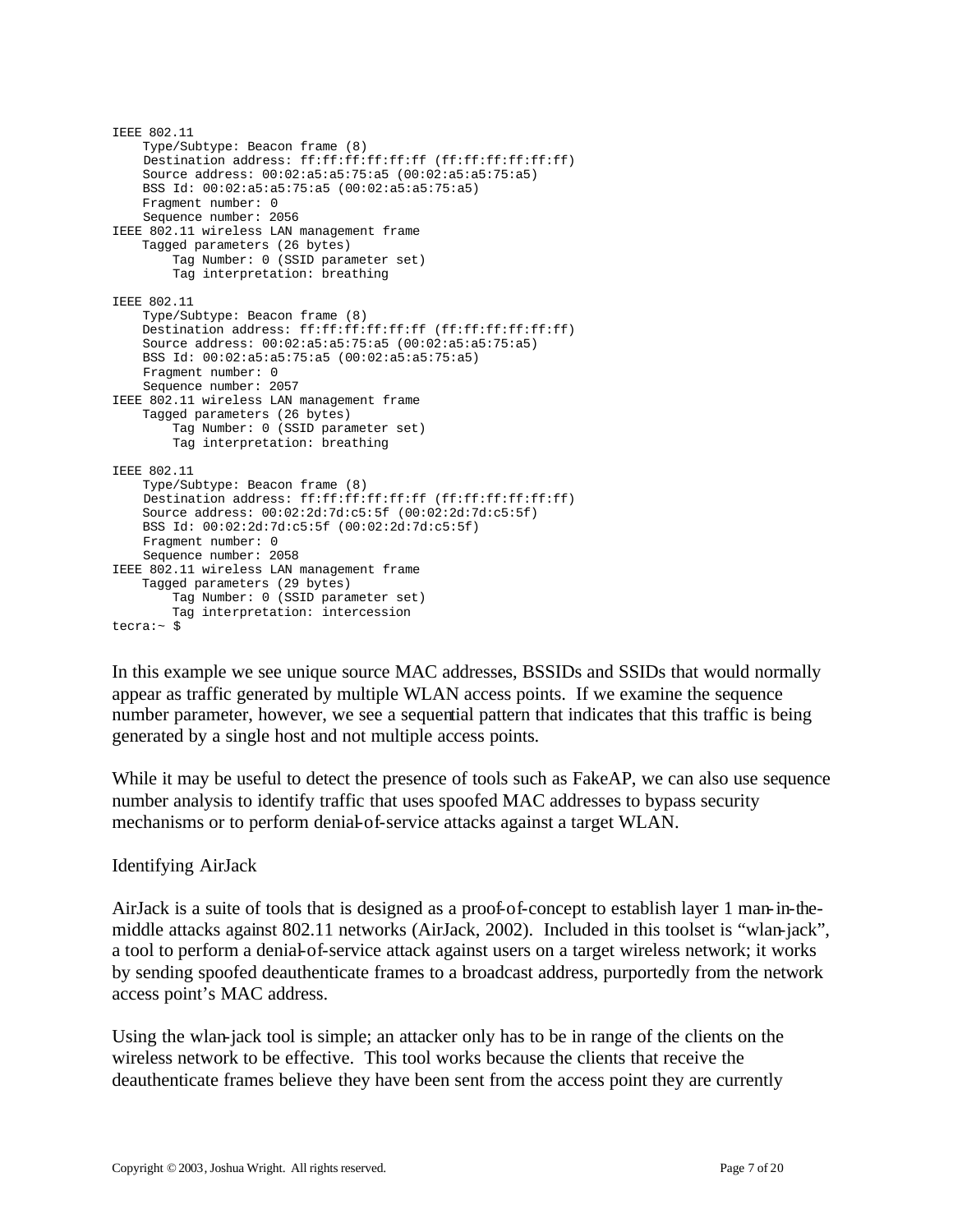associated with. Since wlan-jack has to spoof the MAC address of the target access point, we have the opportunity to identify this traffic as anomalous based on sequence number analysis.

In order to detect anomalies in sequence numbers, we need to first establish a pattern of legitimate sequence number activity for each MAC address we wish to monitor. In the following detect, the sequence numbers for the legitimate source MAC "00:e0:63:82:19:c6" are in the range 2966 – 2971. Knowing this pattern, we can easily identify the deauthenticate frames as being illegitimate, although they purport to have originated from the source MAC "00:e0:63:82:19:c6". This packet capture was generated in a lab environment using AirJack v0.6.2-alpha.

```
tecra:~ $ tethereal –r airjack.dmp –n –R "wlan.sa eq 00:e0:63:82:19:c6" 
IEEE 802.11
     Type/Subtype: Beacon frame (8)
     Destination address: ff:ff:ff:ff:ff:ff (ff:ff:ff:ff:ff:ff)
     Source address: 00:e0:63:82:19:c6 (00:e0:63:82:19:c6)
     BSS Id: 00:e0:63:82:19:c6 (00:e0:63:82:19:c6)
     Fragment number: 0
     Sequence number: 2966
IEEE 802.11
    Type/Subtype: Beacon frame (8)
     Destination address: ff:ff:ff:ff:ff:ff (ff:ff:ff:ff:ff:ff)
     Source address: 00:e0:63:82:19:c6 (00:e0:63:82:19:c6)
     BSS Id: 00:e0:63:82:19:c6 (00:e0:63:82:19:c6)
     Fragment number: 0
    Sequence number: 2967
IEEE 802.11
    Type/Subtype: Probe Response (5)
     Destination address: 00:60:1d:f0:91:56 (00:60:1d:f0:91:56)
     Source address: 00:e0:63:82:19:c6 (00:e0:63:82:19:c6)
     BSS Id: 00:e0:63:82:19:c6 (00:e0:63:82:19:c6)
     Fragment number: 0
     Sequence number: 2968
IEEE 802.11
     Type/Subtype: Deauthentication (12)
     Destination address: ff:ff:ff:ff:ff:ff (ff:ff:ff:ff:ff:ff)
     Source address: 00:e0:63:82:19:c6 (00:e0:63:82:19:c6)
     BSS Id: 00:e0:63:82:19:c6 (00:e0:63:82:19:c6)
     Fragment number: 0
     Sequence number: 1335
IEEE 802.11 wireless LAN management frame
    Fixed parameters (2 bytes)
         Reason code: Previous authentication no longer valid (0x0002)
IEEE 802.11
     Type/Subtype: Deauthentication (12)
     Destination address: ff:ff:ff:ff:ff:ff (ff:ff:ff:ff:ff:ff)
     Source address: 00:e0:63:82:19:c6 (00:e0:63:82:19:c6)
    BSS Id: 00:e0:63:82:19:c6 (00:e0:63:82:19:c6)
    Fragment number: 0
     Sequence number: 1336
IEEE 802.11 wireless LAN management frame
    Fixed parameters (2 bytes)
         Reason code: Previous authentication no longer valid (0x0002)
IEEE 802.11
     Type/Subtype: Beacon frame (8)
     Destination address: ff:ff:ff:ff:ff:ff (ff:ff:ff:ff:ff:ff)
     Source address: 00:e0:63:82:19:c6 (00:e0:63:82:19:c6)
     BSS Id: 00:e0:63:82:19:c6 (00:e0:63:82:19:c6)
     Fragment number: 0
     Sequence number: 2969
```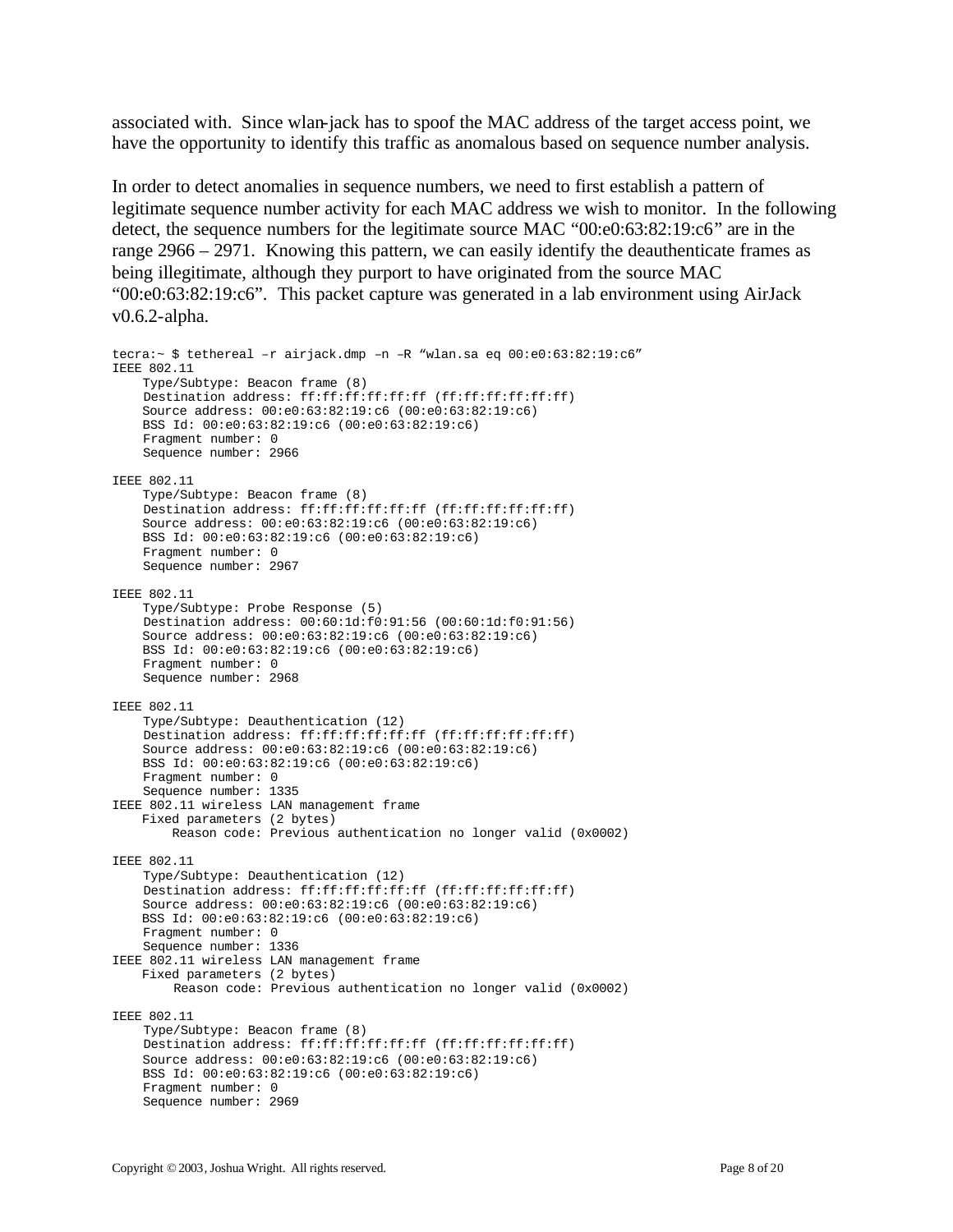```
IEEE 802.11
    Type/Subtype: Probe Response (5)
     Destination address: 00:60:1d:f0:91:56 (00:60:1d:f0:91:56)
     Source address: 00:e0:63:82:19:c6 (00:e0:63:82:19:c6)
     BSS Id: 00:e0:63:82:19:c6 (00:e0:63:82:19:c6)
     Fragment number: 0
     Sequence number: 2970
IEEE 802.11
    Type/Subtype: Deauthentication (12)
    Destination address: ff:ff:ff:ff:ff:ff (ff:ff:ff:ff:ff:ff)
     Source address: 00:e0:63:82:19:c6 (00:e0:63:82:19:c6)
    BSS Id: 00:e0:63:82:19:c6 (00:e0:63:82:19:c6)
     Fragment number: 0
     Sequence number: 1339
IEEE 802.11 wireless LAN management frame
    Fixed parameters (2 bytes)
         Reason code: Previous authentication no longer valid (0x0002)
IEEE 802.11
     Type/Subtype: Probe Response (5)
     Destination address: 00:60:1d:f0:91:56 (00:60:1d:f0:91:56)
     Source address: 00:e0:63:82:19:c6 (00:e0:63:82:19:c6)
     BSS Id: 00:e0:63:82:19:c6 (00:e0:63:82:19:c6)
     Fragment number: 0
    Sequence number: 2971
tecra:~ $
```
We can quickly identify the frames with sequence numbers in the range of 1335-1339 as illegitimate management traffic.

Identifying Clients Bypassing Access Control Mechanisms

The third example will demonstrate how an attacker might choose to bypass the security restrictions of MAC address access lists or security gateways through MAC address spoofing.

Where access control lists are useful in restricting the wireless network to only registered MAC addresses, it does not accommodate user authentication credentials before granting access to the network. As an alternative, network authentication appliances utilize dynamic access control, permitting access to those users who successfully authenticate to a backend directory service. Once a user is authenticated, the appliance forwards the traffic from the managed (insecure) to the protected (secure) interface based on the client MAC addresses – which, as we have seen, can be spoofed by an attacker.

The following network trace was generate with two clients: a Windows XP client (Vic) that has successfully authenticated to a WLAN security appliance, and a Slackware Linux attacker (Eve) wishing to access resources on the target network. This attack was capture in a lab environment where Eve is using a Lucent 802.11b card with the manufacturer-assigned MAC address "00:02:2d:09:a1:dd" and IP address "10.21.5.209". Vic is also using a Lucent 802.11b card with a manufacturer-assigned MAC address "00:02:2d:38:83:2c" and IP address "10.21.5.188".

1. Eve discovers an open access point while running Kismet, and wants to access google.com. After associating with the network and receiving an IP address from a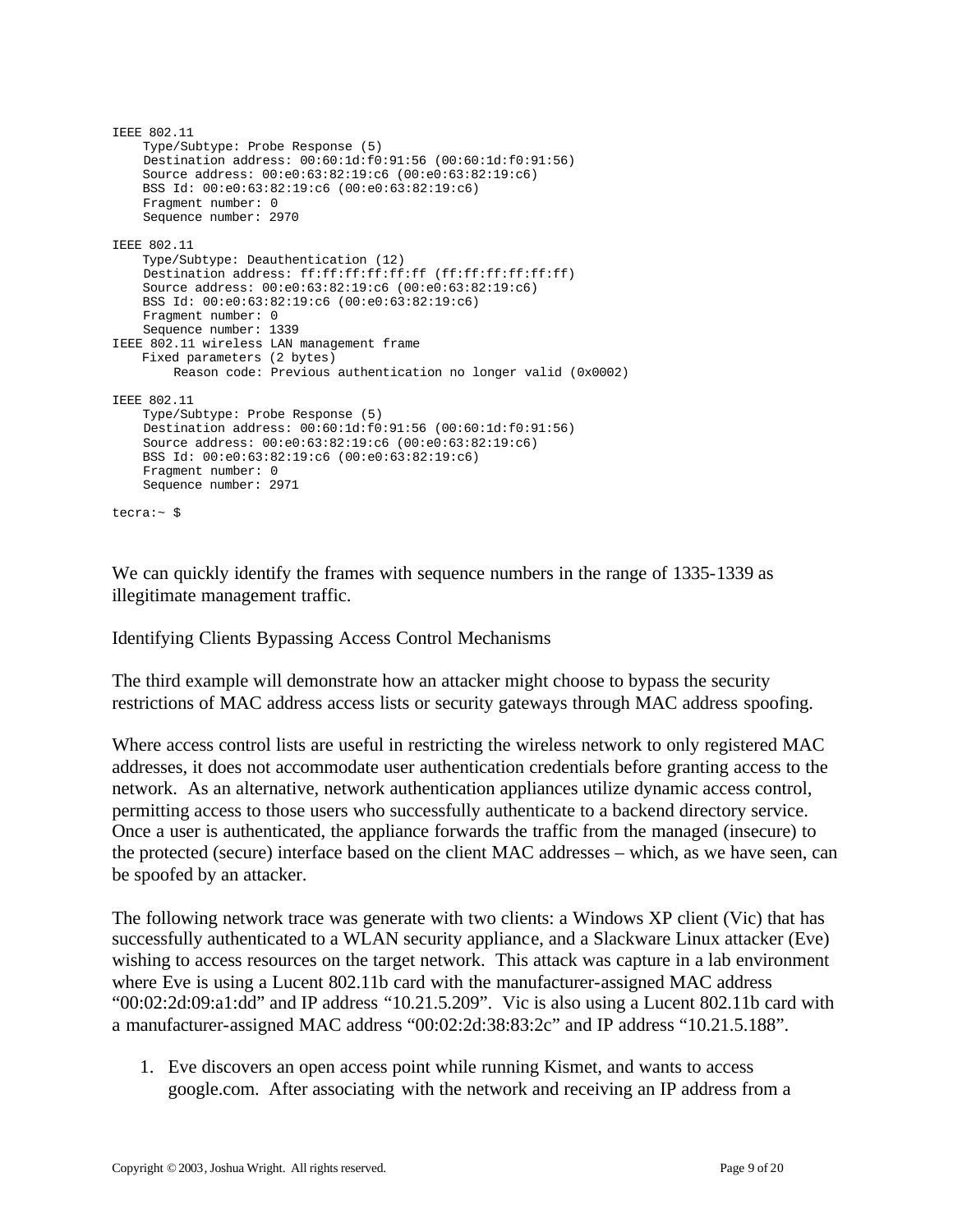DHCP server, Eve discovers the WLAN is protected by a WLAN security appliance after opening her web browser and being redirected to a page requesting user authentication.

2. With growing curiosity about the target network, Eve starts capturing traffic on her wireless network card with tcpdump:

```
eve:~ $ tcpdump –i eth0 –e –n –X 'ip'
tcpdump: listening on eth0
14:20:41.690462 0:2:2d:38:83:2c 0:3:47:df:12:72 0800 510: 10.21.5.188.1118 > 
207.46.200.145.80: P 0:456(456) ack 1 win 15466 (DF)
0x0000 4500 01f0 06e2 4000 8006 4a95 0a15 05bc E.....@...J.....<br>0x0010 cf2e c891 045e 0050 442f 4ce0 6e96 9387 .....^.PD/L.n...
0x0010 cf2e c891 045e 0050 442f 4ce0 6e96 9387 ........PD/L.n...
0x0020 5018 3c6a 5361 0000 4745 5420 2f67 616d P.<jSa..GET./gam
0x0030 6573 2f20 4854 es/.HT
14:20:41.790616 0:3:47:df:12:72 0:2:2d:38:83:2c 0800 60: 207.46.200.145.80 > 
10.21.5.188.1118: . ack 456 win 16900 (DF)
0x0000 4500 0028 0556 4000 2e06 9fe9 cf2e c891 E..(.V@.........
0x0010 0a15 05bc 0050 045e 6e96 9387 442f 4ea8 \ldots P.\stackrel{\wedge}{n}...\stackrel{\wedge}{p}.\stackrel{\wedge}{n}...\stackrel{\wedge}{p}N.5010 4204 2c9c 0000 0000 0000 0000
14:20:41.893226 0:3:47:df:12:72 0:2:2d:38:83:2c 0800 409: 207.46.200.145.80 > 
10.21.5.188.1118: P 1:356(355) ack 456 win 16900 (DF)
0x0000 4500 018b 05cf 4000 2e06 9e0d cf2e c891 E.....@.........
0x0010 0a15 05bc 0050 045e 6e96 9387 442f 4ea8 .....P.^n...D/N.
0x0020 5018 4204 4002 0000 4854 5450 2f31 2e31 P.B.@...HTTP/1.1<br>0x0030 2032 3030 204f .200.0
0x0030 2032 3030 204f
14:20:41.896315 0:3:47:df:12:72 0:2:2d:38:83:2c 0800 1354: 207.46.200.145.80 > 
10.21.5.188.1118: . 356:1656(1300) ack 456 win 16900 (DF)
0x0000 4500 053c 05d0 4000 2e06 9a5b cf2e c891 E..<..@....[....<br>0x0000 0a15 05bc 0050 045e 6e96 94ea 442f 4ea8 .....P.^n...D/N.
0x0010 0a15 05bc 0050 045e 6e96 94ea 442f 4ea8<br>0x0020 5010 4204 64c1 0000 0d0a 3c21 2d2d 204d
         0x0020 5010 4204 64c1 0000 0d0a 3c21 2d2d 204d P.B.d.....<!--.M
0x0030 6963 726f 736f 3000 0x0030 icroso
```
With this information Eve determines that Vic is active on the wireless network and records his IP address, MAC address and default gateway information. From passivefingerprint information and the User-Agent information available from web-browser activity, Eve surmises that Vic is a Windows XP workstation.

3. Eve launches a well-published DoS attack against Vic, causing his terminal to crash with the blue screen of death. Eve then immediately changes her MAC address, IP address and default gateway to the values Vic was using.

```
eve:~ $ smbnuke 10.21.5.188 –t 1 –T 2
Windows SMB Nuker (DoS) - Proof of concept - CVE CAN-2002-0724
Copyright 2002 - Frederic Deletang (df@phear.org) - 28/08/2002
Trying to list netbios names on 10.21.5.188
Using netbios name: 5Y28KSQZG0D3
Connecting to remote host (10.21.5.188:139)...
Negotiating protocol...
Requesting session setup (AndX)
Requesting tree connect (AndX)
Requesting transaction (nuking) #1
Requesting transaction (nuking) #2
Requesting transaction (nuking) #3
Requesting transaction (nuking) #4
Requesting transaction (nuking) #5
Requesting transaction (nuking) #6
Requesting transaction (nuking) #7
Requesting transaction (nuking) #8
Requesting transaction (nuking) #9
Requesting transaction (nuking) #10
Wait...
Timeout during TCP read - Seems like the remote host has crashed eve:\sim $ ps -ef|qrep dhcp
eve:~ $ ps –ef|grep dhcp
root 127 1 0 07:57 ? 00:00:00 /sbin/dhcpcd -d eth0
eve 354 264 1 08:39 pts/0 00:00:00 grep dhcp
```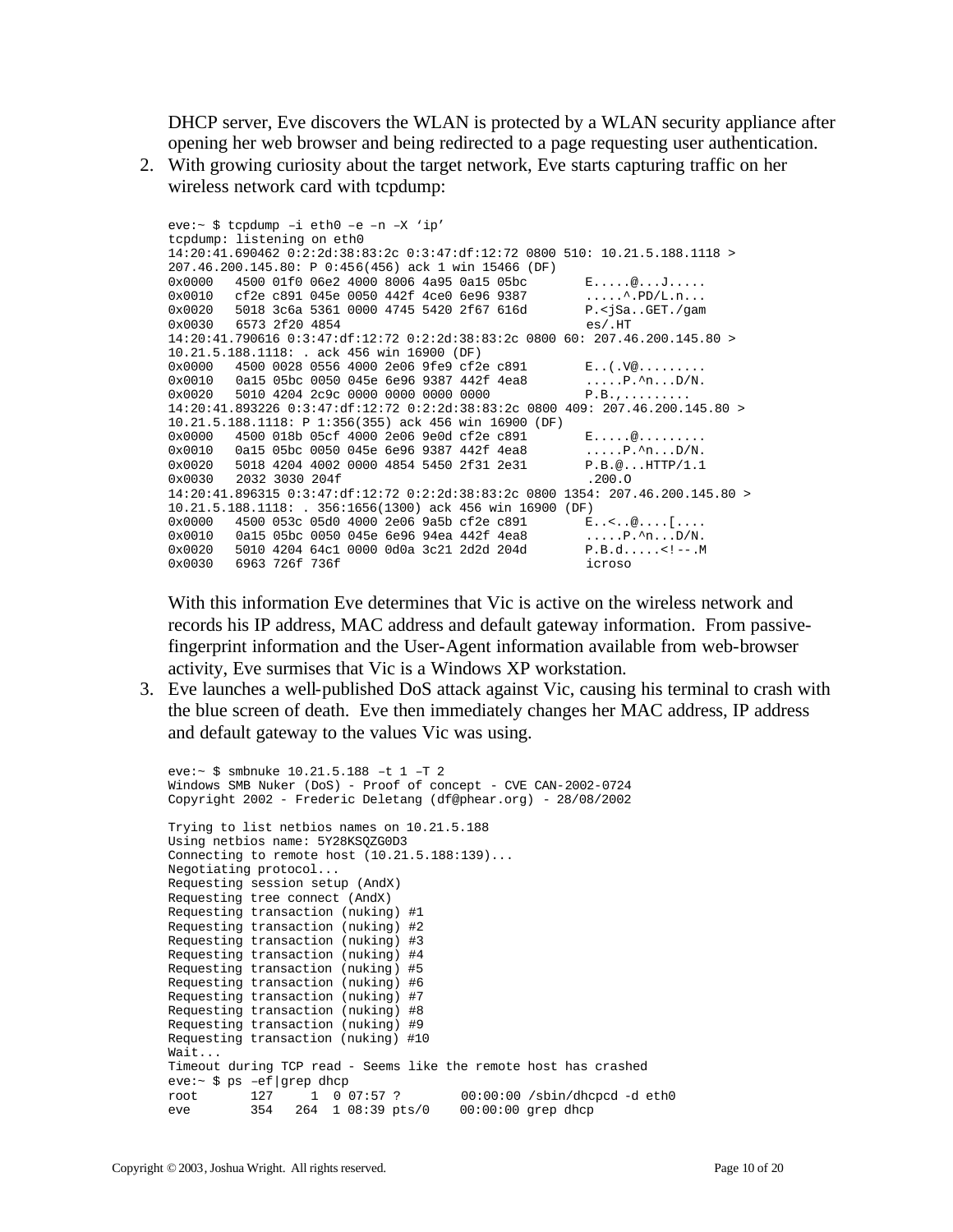```
eve:~ $ sudo kill 127
eve:\sim $ sudo if config eth0 10.21.5.188 broadcast 10.21.5.255 netmask 255.255.255.0 hw
ether 00:02:2d:38:83:2c down
eve:~ $ sudo ifconfig eth0 up
eve:~ $ sudo route add default gw 10.21.5.20
eV = : \times $
```
4. With Vic's computer rebooting, Eve has the opportunity to access network resources, bypassing the WLAN security appliance. Eve could use this opportunity to access internal or external network resources, but only for a short time (until Vic's computer recovers). The duration between launching the DoS attack and Vic returning to an operational state is more than enough time to adequately scan and execute a bufferoverflow attack if automated with a scripting language. In this example, Eve simply connects to google.com and requests a HTTP GET.

```
eve:~ $ nc -vv www.google.com 80
www.google.com [216.239.39.101] 80 (http) open
GET / HTTP/1.0
HTTP/1.0 200 OK
Content-Length: 2532
Connection: Close
Server: GWS/2.0
Date: Fri, 15 Nov 2002 20:24:19 GMT
Content-Type: text/html
Cache-control: private
Set-Cookie: PREF=ID=26ac6f62286e5955:TM=1037391859:LM=1037391859:S=rCOeHto3hiJMX2gt; 
expires=Sun, 17-Jan-2038 19:14:07 GMT; path=/; domain=.google.com
<html><head>
<snip>
eve: ~ <$
```
Through sequence number analysis, we can establish a pattern of activity between Eve and Vic, as demonstrated in the following Ethereal extract summary:

```
IEEE 802.11
     Type/Subtype: Data (32)
     Destination address: 00:02:2d:09:a1:dd (00:02:2d:09:a1:dd)
     Source address: 00:02:2d:38:83:2c (00:02:2d:38:83:2c)
     Fragment number: 0
    Sequence number: 2378
Internet Protocol, Src Addr: 10.21.5.188 (10.21.5.188), Dst Addr:
10.21.5.209 (10.21.5.209)
Transmission Control Protocol, Src Port: 139 (139), Dst Port: 32930
(32930), Seq: 1204935225, Ack: 2064771556, Len: 92
IEEE 802.11
     Type/Subtype: Data (32)
     Source address: 00:02:2d:09:a1:dd (00:02:2d:09:a1:dd)
     Destination address: 00:02:2d:38:83:2c (00:02:2d:38:83:2c)
     Fragment number: 0
    Sequence number: 57
Internet Protocol, Src Addr: 10.21.5.209 (10.21.5.209), Dst Addr:
10.21.5.188 (10.21.5.188)
Transmission Control Protocol, Src Port: 32930 (32930), Dst Port:
139 (139), Seq: 2064771556, Ack: 1204935317, Len: 72
IEEE 802.11
     Type/Subtype: Data (32)
     Destination address: 00:02:2d:38:83:2c (00:02:2d:38:83:2c)
     Source address: 00:02:2d:09:a1:dd (00:02:2d:09:a1:dd)
     Fragment number: 0
    Sequence number: 58
Internet Protocol, Src Addr: 10.21.5.209 (10.21.5.209), Dst Addr:
```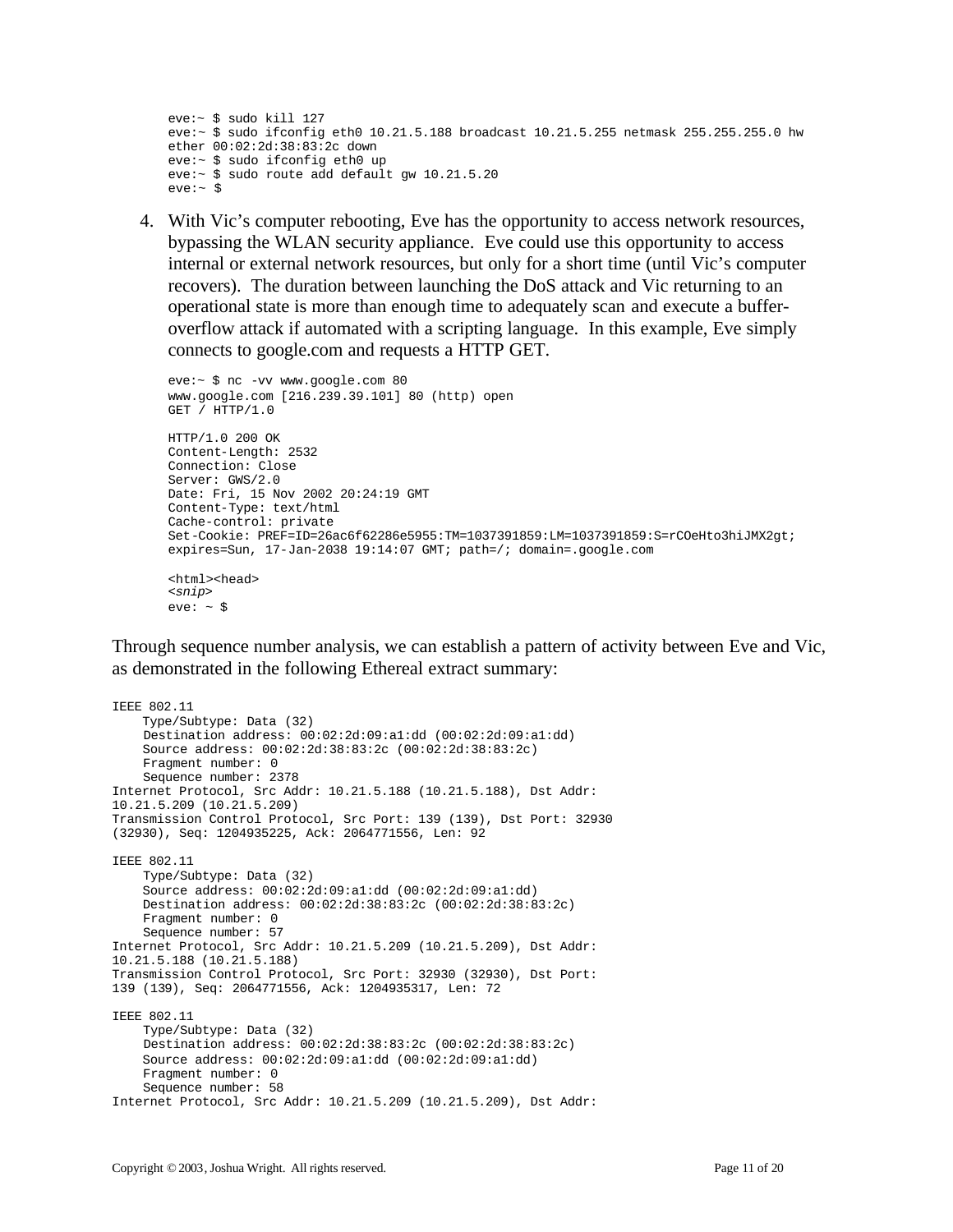```
10.21.5.188 (10.21.5.188)
Transmission Control Protocol, Src Port: 32930 (32930), Dst Port:
139 (139), Seq: 2064771556, Ack: 1204935317, Len: 72
IEEE 802.11
     Type/Subtype: Data (32)
    Frame Control: 0x0108
    Source address: 00:02:2d:38:83:2c (00:02:2d:38:83:2c)
     Destination address: 00:02:2d:09:a1:dd (00:02:2d:09:a1:dd)
     Fragment number: 0
    Sequence number: 2379
Internet Protocol, Src Addr: 10.21.5.188 (10.21.5.188), Dst Addr:
10.21.5.209 (10.21.5.209)
Transmission Control Protocol, Src Port: 139 (139), Dst Port: 32930
(32930), Seq: 1204935317, Ack: 2064771628, Len: 50
IEEE 802.11
     Type/Subtype: Data (32)
     Destination address: 00:02:2d:09:a1:dd (00:02:2d:09:a1:dd)
     Source address: 00:02:2d:38:83:2c (00:02:2d:38:83:2c)
     Fragment number: 0
     Sequence number: 2380
Internet Protocol, Src Addr: 10.21.5.188 (10.21.5.188), Dst Addr:
10.21.5.209 (10.21.5.209)
Transmission Control Protocol, Src Port: 139 (139), Dst Port: 32930
(32930), Seq: 1204935317, Ack: 2064771628, Len: 50
```
In this trace we see a short TCP data exchange between Eve and Vic. With this information we can start to baseline the 802.11 sequence numbers in use by each client, identifying Vic with sequence numbers in the range 2378-2380 while Eve is using sequence numbers in the range 57- 58.

In this trace, we see Vic making a connection to google.com following the previous NetBIOS exchange:

```
IEEE 802.11
     Type/Subtype: Data (32)
     Source address: 00:02:2d:38:83:2c (00:02:2d:38:83:2c)
     Destination address: 00:03:47:df:12:72 (00:03:47:df:12:72)
     Fragment number: 0
     Sequence number: 62
Internet Protocol, Src Addr: 10.21.5.188 (10.21.5.188), Dst Addr: 216.239.39.101 (216.239.39.101)
Transmission Control Protocol, Src Port: 32931 (32931), Dst Port: 80 (80), Seq: 2053575733, Ack: 
0, Len: 0
    Flags: 0x0002 (SYN)
IEEE 802.11
     Type/Subtype: Data (32)
     Destination address: 00:02:2d:38:83:2c (00:02:2d:38:83:2c)
     Source address: 00:03:47:df:12:72 (00:03:47:df:12:72)
     Fragment number: 0
     Sequence number: 3841
Internet Protocol, Src Addr: 216.239.39.101 (216.239.39.101), Dst Addr: 10.21.5.188 (10.21.5.188)
Transmission Control Protocol, Src Port: 80 (80), Dst Port: 32931 (32931), Seq: 2064907013, Ack: 
2053575734, Len: 0
    Flags: 0x0012 (SYN, ACK)
IEEE 802.11
     Type/Subtype: Data (32)
     Source address: 00:02:2d:38:83:2c (00:02:2d:38:83:2c)
     Destination address: 00:03:47:df:12:72 (00:03:47:df:12:72)
     Fragment number: 0
     Sequence number: 63
Internet Protocol, Src Addr: 10.21.5.188 (10.21.5.188), Dst Addr: 216.239.39.101 (216.239.39.101)
Transmission Control Protocol, Src Port: 32931 (32931), Dst Port: 80 (80), Seq: 2053575734, Ack: 
2064907014, Len: 0
```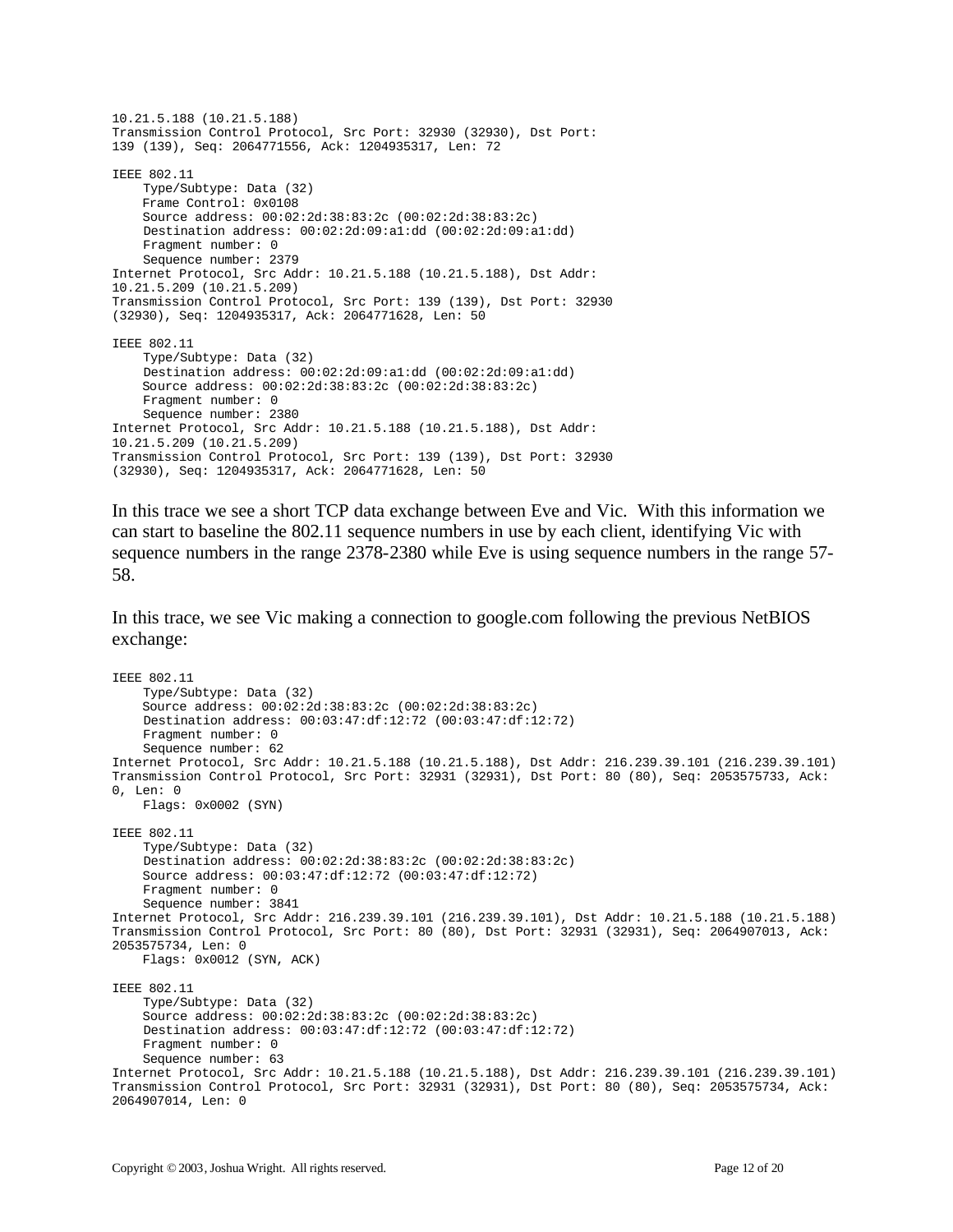```
 Flags: 0x0010 (ACK)
IEEE 802.11
     Type/Subtype: Data (32)
     Source address: 00:02:2d:38:83:2c (00:02:2d:38:83:2c)
     Destination address: 00:03:47:df:12:72 (00:03:47:df:12:72)
     Fragment number: 0
     Sequence number: 64
Internet Protocol, Src Addr: 10.21.5.188 (10.21.5.188), Dst Addr: 216.239.39.101 (216.239.39.101)
Transmission Control Protocol, Src Port: 32931 (32931), Dst Port: 80 (80), Seq: 2053575734, Ack: 
2064907014, Len: 15
     Flags: 0x0018 (PSH, ACK)
Hypertext Transfer Protocol
   GET / HTTP/1.0 \n\piIEEE 802.11
     Type/Subtype: Data (32)
     Destination address: 00:02:2d:38:83:2c (00:02:2d:38:83:2c)
     Source address: 00:03:47:df:12:72 (00:03:47:df:12:72)
     Fragment number: 0
     Sequence number: 3842
Internet Protocol, Src Addr: 216.239.39.101 (216.239.39.101), Dst Addr: 10.21.5.188 (10.21.5.188)
Transmission Control Protocol, Src Port: 80 (80), Dst Port: 32931 (32931), Seq: 2064907014, Ack: 
2053575749, Len: 0
    Flags: 0x0010 (ACK)
IEEE 802.11
     Type/Subtype: Data (32)
     BSS Id: 00:01:f4:ec:08:e8 (00:01:f4:ec:08:e8)
     Source address: 00:02:2d:38:83:2c (00:02:2d:38:83:2c)
     Destination address: 00:03:47:df:12:72 (00:03:47:df:12:72)
     Fragment number: 0
     Sequence number: 65
Internet Protocol, Src Addr: 10.21.5.188 (10.21.5.188), Dst Addr: 216.239.39.101 (216.239.39.101)
Transmission Control Protocol, Src Port: 32931 (32931), Dst Port: 80 (80), Seq: 2053575749, Ack: 
2064907014, Len: 1
    Flags: 0x0018 (PSH, ACK)
Hypertext Transfer Protocol
     \n
IEEE 802.11
     Type/Subtype: Data (32)
     Destination address: 00:02:2d:38:83:2c (00:02:2d:38:83:2c)
     Source address: 00:03:47:df:12:72 (00:03:47:df:12:72)
     Fragment number: 0
     Sequence number: 3843
Internet Protocol, Src Addr: 216.239.39.101 (216.239.39.101), Dst Addr: 10.21.5.188 (10.21.5.188)
Transmission Control Protocol, Src Port: 80 (80), Dst Port: 32931 (32931), Seq: 2064907014, Ack: 
2053575750, Len: 1288
    Flags: 0x0018 (PSH, ACK)
Hypertext Transfer Protocol
    HTTP/1.0 200 OK\r\n
    Content-Length: 2532\r\n
     Connection: Close\r\n
     Server: GWS/2.0\r\n
     Date: Fri, 15 Nov 2002 19:27:34 GMT\r\n
    Content-Type: text/html\r\n
     Cache-control: private\r\n
     Set-Cookie: PREF=ID=72a042234033edf4:TM=1037388454:LM=1037388454:S=MSjrdBlnS0y9yBn0; 
expires=Sun, 17-Jan-2038 19:14:07 GMT; path=/; domain=.google.com\r\n
     \r\n
    Data (973 bytes)
```
After examining this trace more closely however, we see that the 802.11 sequence numbers for Vic's MAC address ("00:02:2d:38:83:2c") are not in sequence with the previously established baseline. Rather, the sequence number pattern more closely reflects that of Eve in the range 62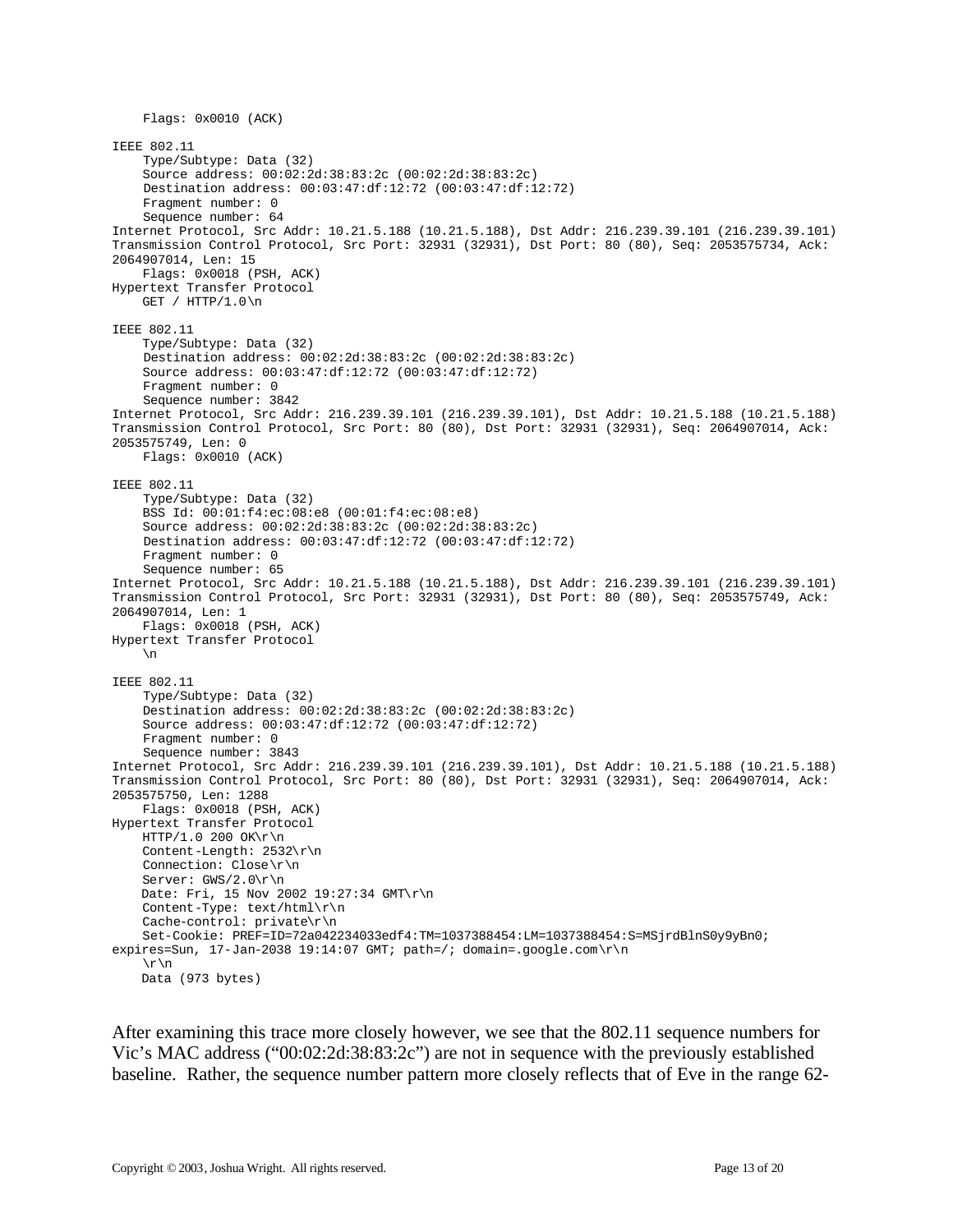65. With this information, we can match the activity from the MAC address "00:02:2d:38:83:2c" as spoofed MAC activity from Eve.

Problems with Sequence Number Analysis

In order to identify out-of-order sequence numbers as having originated from a spoofed MAC address, we need to establish a baseline of monitored MAC addresses and the sequence numbers in use. With a fixed access point and fixed IDS appliance (or IDS code on an access point), we can reliably track sequence numbers for the access point by capturing all wireless traffic in the area. If we wish to monitor client MAC addresses and their sequence numbers however, we must be sensitive to roaming clients leaving the range of monitoring by the layer 2 wireless IDS.

If the layer 2 anomaly-based intrusion detection system tracks the sequence number values for a particular client and the client then roams out of the range of the IDS, we are no longer able to monitor sequence number patterns. When the client returns within range of the IDS, the sequence numbers that follow will appear anomalous due to the large gap in sequence values. In order to avoid this potential false-positive detect, the IDS must be sensitive to time delays when establishing patterns in sequence numbers. If the IDS detects a delay of more than a few seconds between receiving frames for the activity of a client, it must assume the client has roamed out of range or has reset their card and therefore must invalidate the tracked sequence number pattern.

It is also important to note that sequence numbers will sometimes skip values when changing the transmit/receive channel, or if the firmware should drop a malformed frame. A sequence number will also be reset to zero if the WLAN card is reinitialized by the PCMCIA bus or other controlling subsystem. For this reason, WLAN anomaly detection systems should not alert on a single missed sequence number or by a small gap in sequence numbers. In most cases, an attacker who is spoofing the MAC address of another client or access point will be significantly different than the legitimate source MAC. A rule of thumb for alerting might be a sequence number that appears out of order with a difference of plus or minus thirty sequence values.

While testing the sequence analysis patterns presented in this paper, I discovered that Lucent 802.11b cards, using all firmware releases to the present 8.10, do not follow the 802.11 specification for sequence number gene ration. These cards will send frames with low-numbered sequence values in an initially incremental fashion and will sporadically jump from their initial values to the sequence numbers used by the wireless access point. The card will mirror the sequence numbers used by the wireless access point for a short period of time before returning to it's initial sequence number pattern. Without alternate accommodation, this peculiar activity would generate a false positive detect for a spoofed MAC address when following the techniques detailed in this paper. A wireless intrusion analysis system needs to monitor the sequence numbers of the access point in the network as well as the monitored client sequence numbers for variations in the sequence number pattern; first comparing an anomalous sequence number value to the pattern presently in use by the wireless access point before generating an alert.

#### **Future Developments**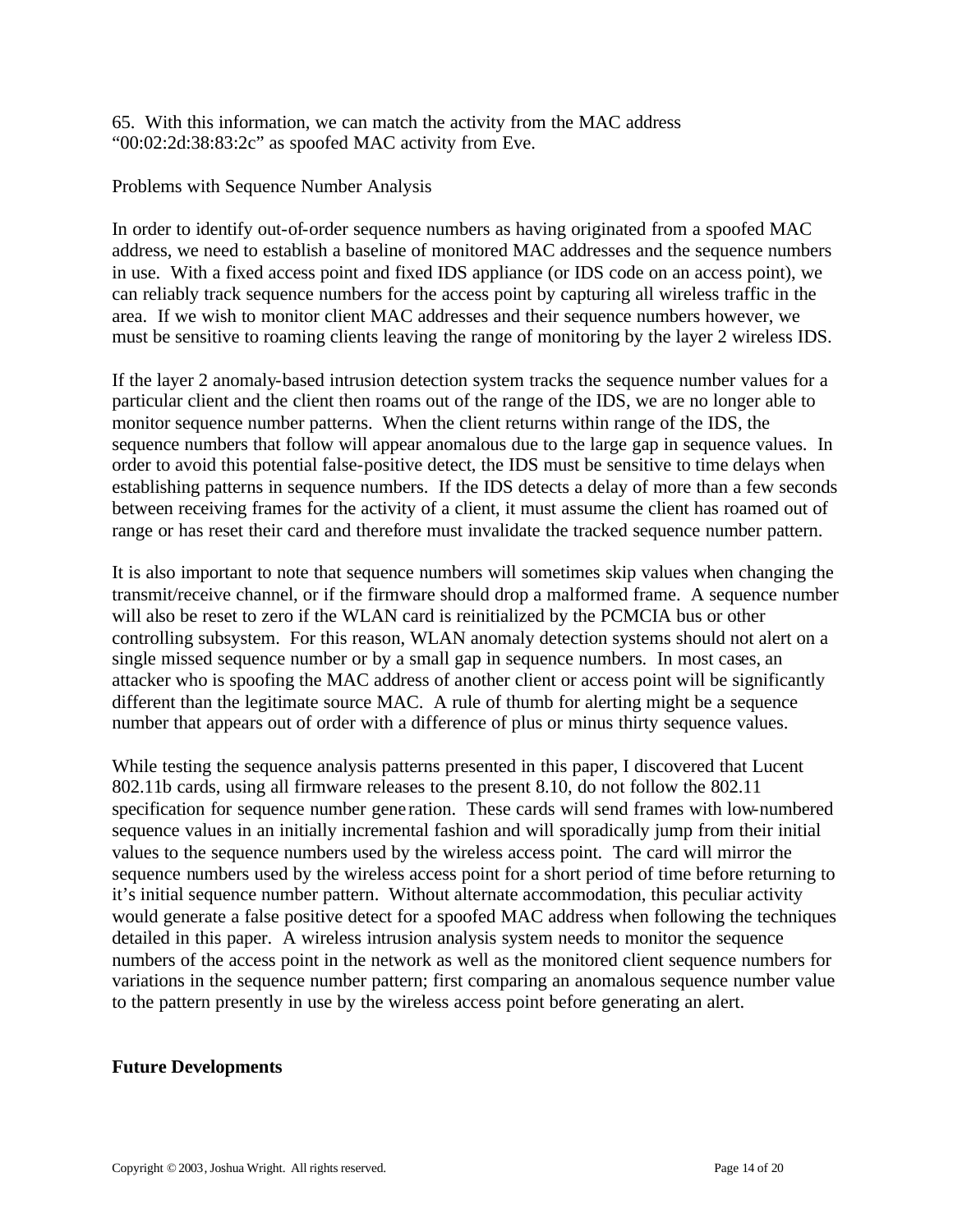With the LibRadiate tool suite, attackers have a simple interface in which to gather and transmit custom 802.11 frames. Using LibRadiate, attackers have started testing the responses from access points and wireless clients using out-of-spec parameters in management frames. With a simple packet injection framework for Linux, we are certain to see a rise in wireless-specific attack tools.

With much of the 802.11 management framework reserved for future development, we can also expect to see activity from attackers looking for unique responses from crafted frames in an attempt to "fingerprint" wireless access points. Such activity might provide an attacker with enough information to uniquely identify wireless access points by manufacturer and software revision, allowing them to restrict their attack to only those exploits applicable to the target network.

Finally, the ability to control the functions handled by the firmware of wireless cards is being actively researched, both in an attempt to mitigate the detection techniques described in this paper and to remove the restrictions imposed by system firmware transmitting malformed management and control frames. For reasons including the reverse engineering of firmware provided by vendors, it is foreseeable that 802.11 "attack cards" become commonplace, designed specifically for use in launching denial-of-service or man-in-the-middle attacks against WLANs.

# **Conclusion**

Through careful analysis of layer 2 WLAN activity with anomaly-based intrusion detection tools that are capable of analyzing data-link layer traffic, an administrator can detect applications that hide their activity (through changing MAC addresses) or attempt to masquerade traffic as coming from a legitimate source MAC.

In order to mitigate these likely developments in wireless network attack techniques, hardware manufacturers should consider adding intrusion analysis functionality to their access points. Such development may not be applicable for SOHO or low-cost equipment, such as those produced by Linksys or D-Link, but seems appropriate for manufacturers of enterprise-level equipment, such as Cisco or Enterasys.

The deployment of wireless IDS appliances would be a costly and cumbersome challenge for complex WLAN installations, possibly requiring a 1:1 ratio for IDSs to access points. Such a deployment would increase ROI time to the point where deployment of wireless LANs may be cost-prohibitive for many organizations. The option to upgrade existing APs to add intrusion detection functionality would therefore be attractive to many customers. Those vendors who have had the forethought to include extra memory and processing power in their access points will be well positioned to provide the intrusion detection functionality that would deliver a competitive advantage.

As more applications are developed to utilize the mobility offered by wireless networks, companies assume increased risk with the security and reliability of their applications. Network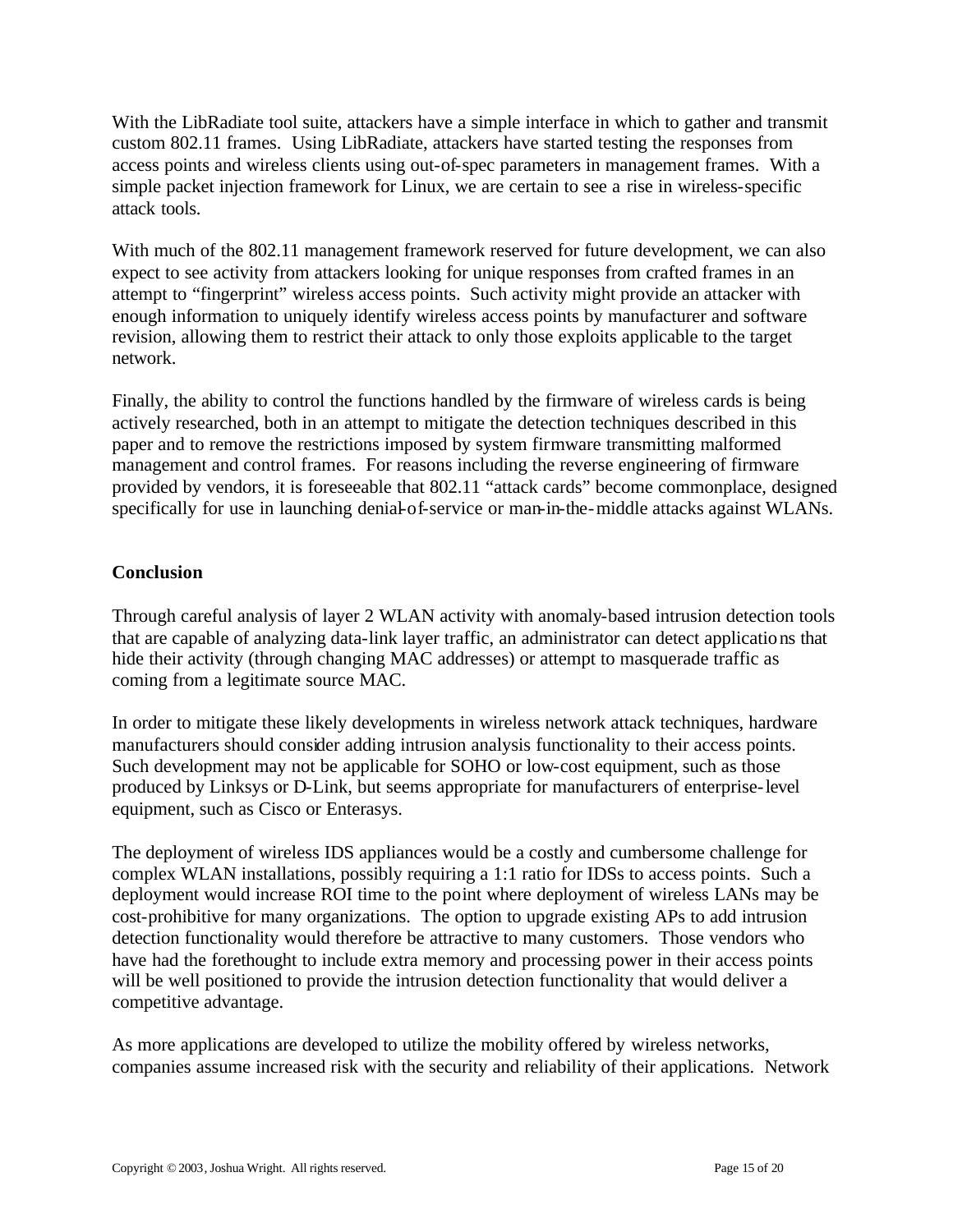administrators and intrusion analysts need to be aware of the risks associated with 802.11 network deployment, and the techniques that can be used to identify malicious client activity.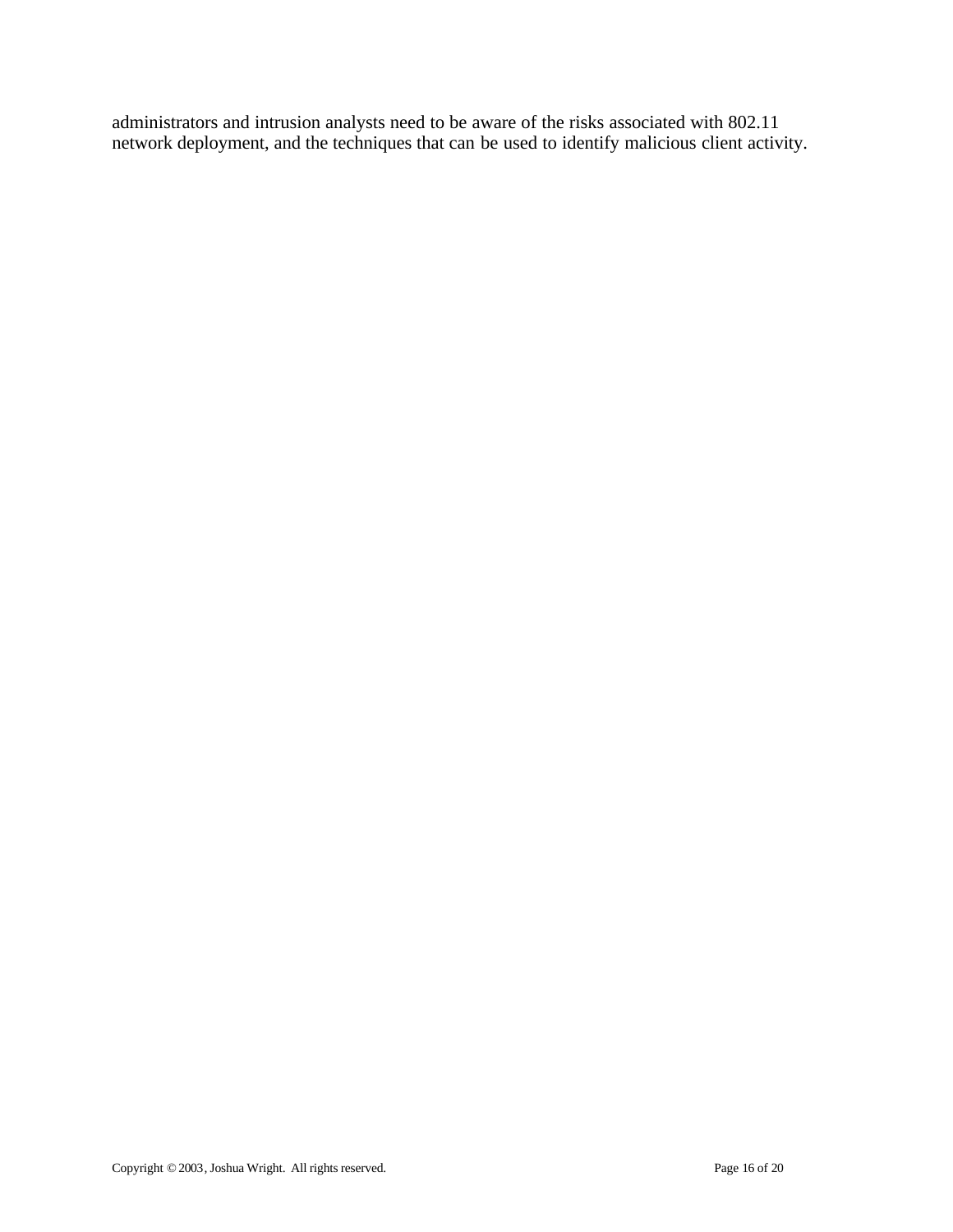#### **Works Cited**

- AirJack. "Advanced 802.11 Attack Tools." URL: http://802.11ninja.net/ (12 Nov 2002).
- FakeAP. "Black Alchemy Weapons Lab." URL: http://www.blackalchemy.to/project/fakeap/ (19 Dec 2002).
- IEEE. "*IEEE OUI and Company\_id Assignments.*" URL: http://standards.ieee.org/regauth/oui/oui.txt (13 Nov 2002).
- Malinen, Jouni. "H*ost AP driver for Intersil Prism2/2.5/3."* File: README.prism2, URL: http://hostap.epitest.fi/ (13 Nov 2002).
- Schiffman, Mike. "*Radiate 802.11b frame handling*." URL: http://www.packetfactory.net/projects/radiate/ (13 Nov 2002).
- Wellenreiter. "*Wireless LAN Discovery and Auditing Tool"* URL: http://www.remote-exploit.org/ (19 Dec 2002).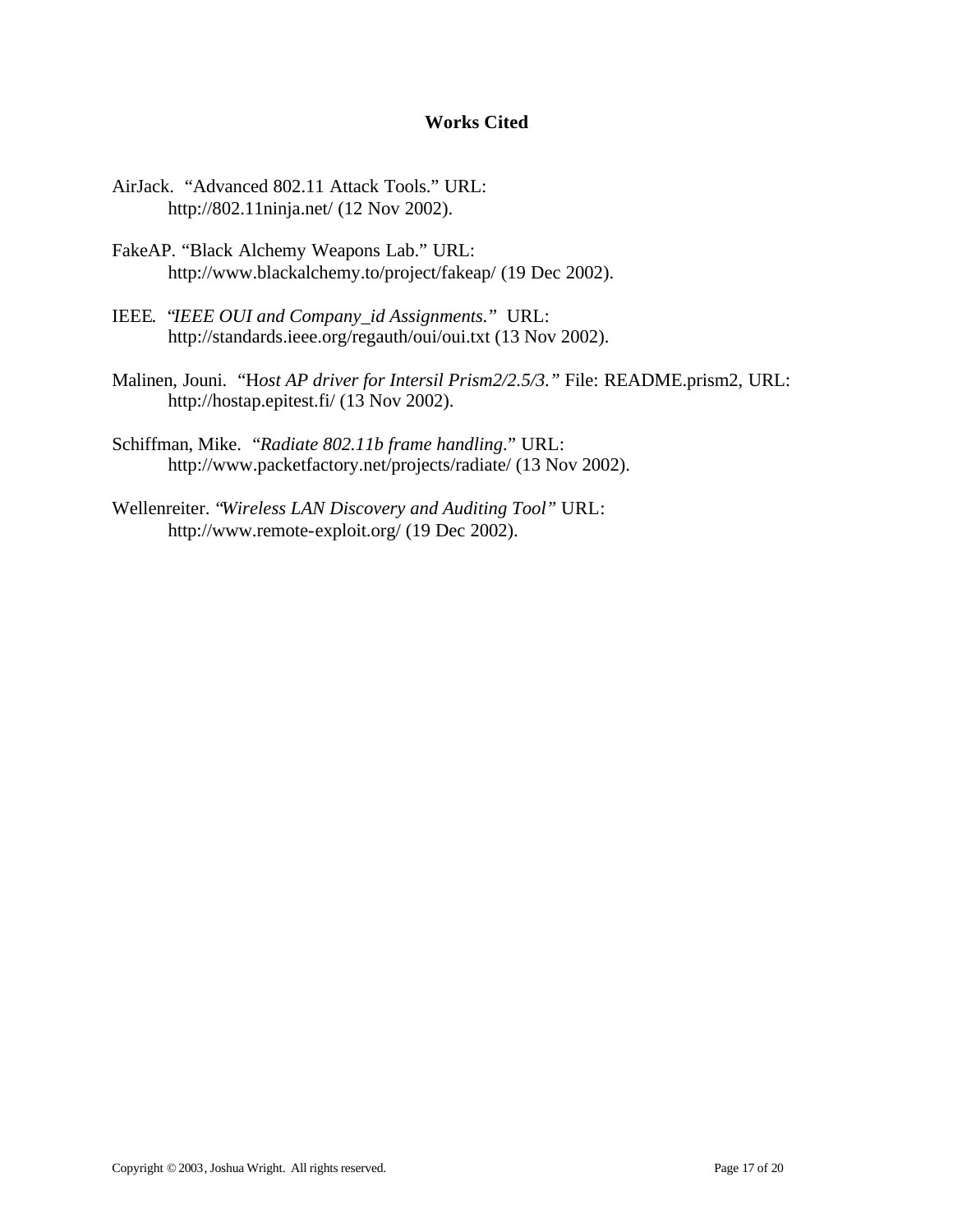#### **Appendix A**

```
#!/usr/bin/perl -w
#
# This program is free software; you can redistribute it and/or modify
# it under the terms of the GNU General Public License as published by
# the Free Software Foundation; either version 2 of the License, or
# (at your option) any later version.
#
# This program is distributed in the hope that it will be useful,
# but WITHOUT ANY WARRANTY; without even the implied warranty of
# MERCHANTABILITY or FITNESS FOR A PARTICULAR PURPOSE. See the
# GNU General Public License for more details.
#
# "Doing linear scans over an associative array is like trying to club
# someone to death with a loaded uzi." --Larry Wall (Thanks Larry)
#
# Net::Pcap code adapted from example code at remote-exploit.org (Thanks Max)
#
# You will need the Net::Pcap CPAN module installed to use this program. Try
# running ' # perl –MCPAN –e "install Net::Pcap" ' to install.
#
# MAC Addresses I Don't Want To See - 11/12/2002 Joshua.Wright@jwu.edu
# The most recent copy of this script is available at
# http://home.jwu.edu/jwright/code/maidwts.pl
use strict;
use Net::Pcap;
use Getopt::Long;
use IO::Handle;
my (
   $pcap_err, $opt_int,
   $pcap_descr,<br>$fullmac, $ppt_verbo
                        $opt_verbose,<br>$frameoui,
   $opt_count,
   $ieeeoui,<br>$opt_help, $opt_nop
   $opt_help, $opt_nopromisc,<br>$opt_timeout, $opt_filename,
                        $opt_filename,
    $headeroffset, $opt_80211capture,
    $opt_8023capture,
   $READTIMEOUT, $PROMISC,<br>$SNAPLEN, $TIMEOUT,
   $SNAPLEN,
    );
my (
    %ouihash,
    );
$READTIMEOUT=1000; # in ms
$PROMISC=0;
$SNAPLEN=12;
Sprogname = $0;$propname =~ s,.*/,,; # only basename left in progname
$progname =~ s/\backslash \sqrt{w*}\frac{s}{i} # strip extension if any
# Main
Getopt::Long::Configure ("bundling_override");
GetOptions(
  'interface|i=s', \verb|\šopt-int|,
  '\begin{array}{ccc}\n'\text{help}|h', & \text{Sopt_help}, \\
'\text{count}|c=i', & \text{Sopt_count}\n\end{array}'count|c=i',<br>'timeout|t=i', \$opt_timeou
                          \$opt_timeout,
  'nopromisc|n', \$opt_nopromisc,<br>'verbose|v', \$opt_verbose,
                       \$opt_verbose,
```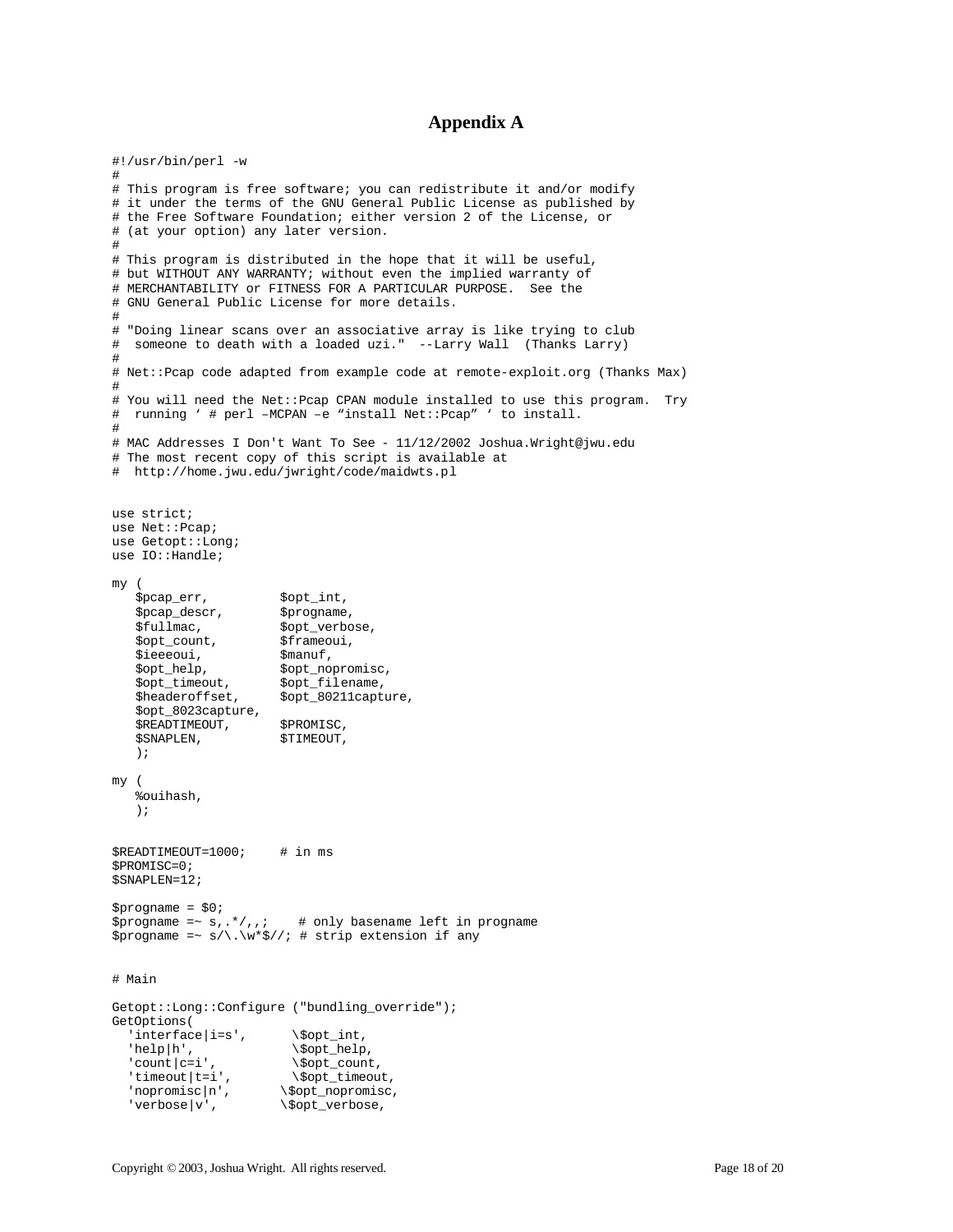```
'filename|f=s', \$opt_filename,<br>'rfmonwlan|a', \$opt_80211capt
                       \sqrt{\text{opt\_80211}}capture,
  \text{'stdethernet}|z', \$opt_8023capture,
   ) or Usage('');
Usage('') if ($opt_help);
$opt_count = -1 unless ($opt_count);$opt_filename = "oui.txt" unless ($opt_filename);
$PROMISC = 1 unless ($opt_nopromisc);
$READTIMEOUT = $opt_timeout if ($opt_timeout);
Usage("Must specify capture interface with -i") unless ($opt_int);
# When capturing raw 802.11 frames, the first 4 bytes are for the Type/Subtype,
# frame control and duration fields. When not capturing in RFMON, the std
# ethernet frame header applies. This could probably be simplified in a
# $var1 ? $var2 : $var3 statement, but I think this is easier to read.
if ($opt_80211capture) {
   $headeroffset = 4;
   $SNAPLEN = ($SNAPLEN + $headeroffset);
} else {
   $headeroffset = 0;
}
# Trap CTRL/C to exit gracefully
$SIG[INT} = \&sigint_handler;
# Flush STDOUT
$| = 1;# Open the list of allocated OUIs
print "Reading list of OUI allocations from $opt_filename .. ";
if (! (open(OUILIST, "<$opt_filename"))) {
  warn "Unable to open file: $! \n";
  print "You will need an up to date copy of the IEEE OUI allocations.\n";
 print "You can download a copy from http://standards.ieee.org/regauth/oui/oui.txt\n";
 exit(1);}
print "Done.\n";
# Slurp in list of OUI prefixes and assigned manufacturers, building hash
print "Generating hash .. ";
while (<OUILIST>) {
  if (/base 16/) {
    s/\langlebase 16\rangle//;
    (\$ieeeoui, $manuf) = split//\t\lt(0, $). chomp $manuf;
    $ieeeoui =~ s/\s+///i $ieeeoui =~ uc($ieeeoui);
     # Some of the entries in the IEEE allocation file have a blank line next
     # to the base 16 representation of the allocation. The preceding line
     # is labeled "PRIVATE", so we match that information here.
    unless ($manuf =~ /[A-Za-z]/) {
       $manuf="PRIVATE";
 }
    $ouihash$ieeeoui} = $manuf; }
}
print "Done.\n";
# Open capture interface and start looping on each packet captured
print "Capturing traffic .. \n";
if ($pcap_descr = Net::Pcap::open_live
               ($opt_int,$SNAPLEN,$PROMISC,$READTIMEOUT,\$pcap_err)) {
  Net::Pcap::loop($pcap_descr, $opt_count, \&process_pkt, '' );
   } else {
  print "Could not open device \'$opt_int\' for capture: $pcap_err\n";
```